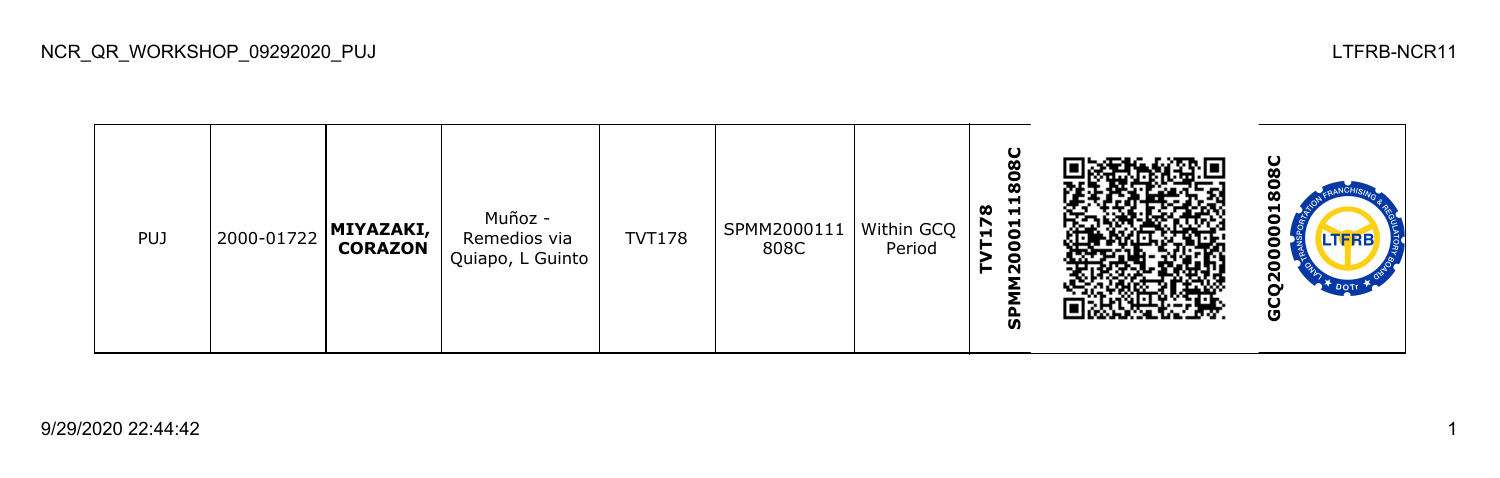$\mathbf C$ **SPMM2000111816C GCQ2000002816CTVT188<br>SPMM2000111816** ี Muñoz - 0000 PUJ 2000-01722 **MIYAZAKI,**  TVT188 SPMM2000111 Within GCQ Remedios via **CORAZON** 816C Period Quiapo, L Guinto GCQ20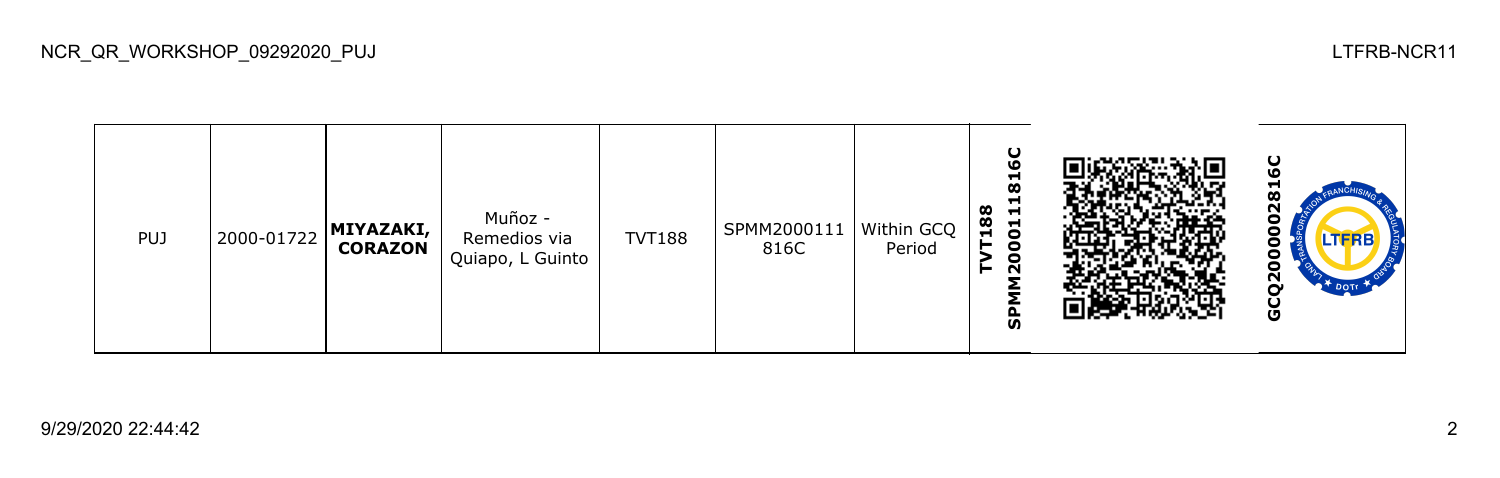## **SPMM2000111817C GCQ2000003817C**TVX520<br>SPMM2000111817 M Muñoz - 0000 PUJ 2000-01722 **MIYAZAKI,**  TVX520 SPMM2000111 Within GCQ Remedios via **CORAZON** 817C Period Quiapo, L Guinto Ξ GCQ<sub>2</sub>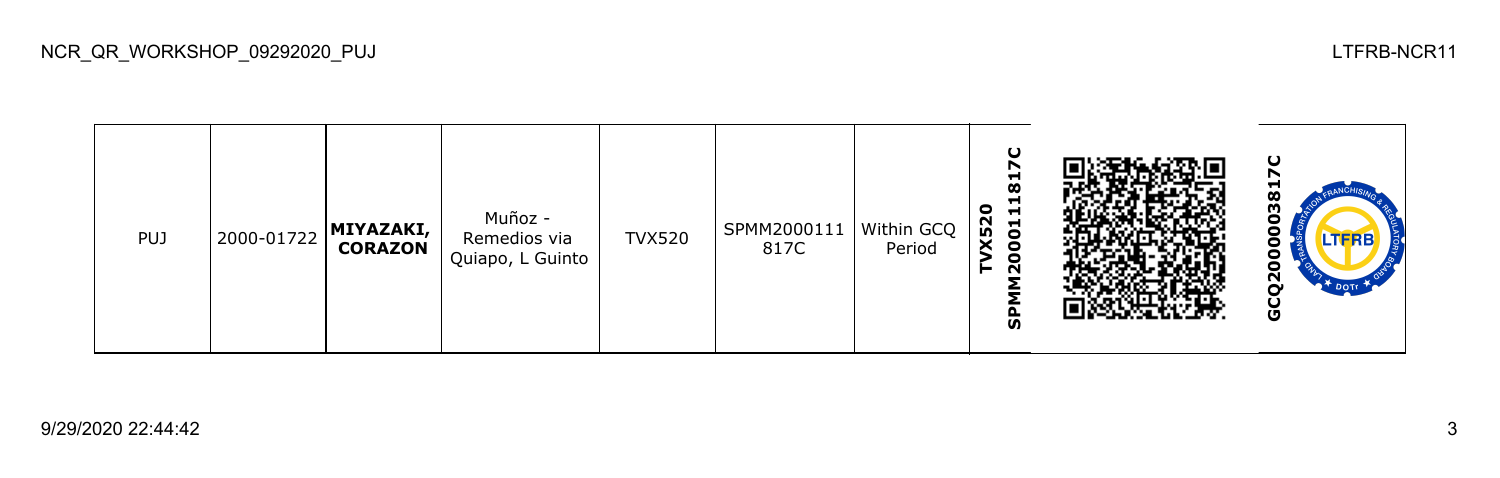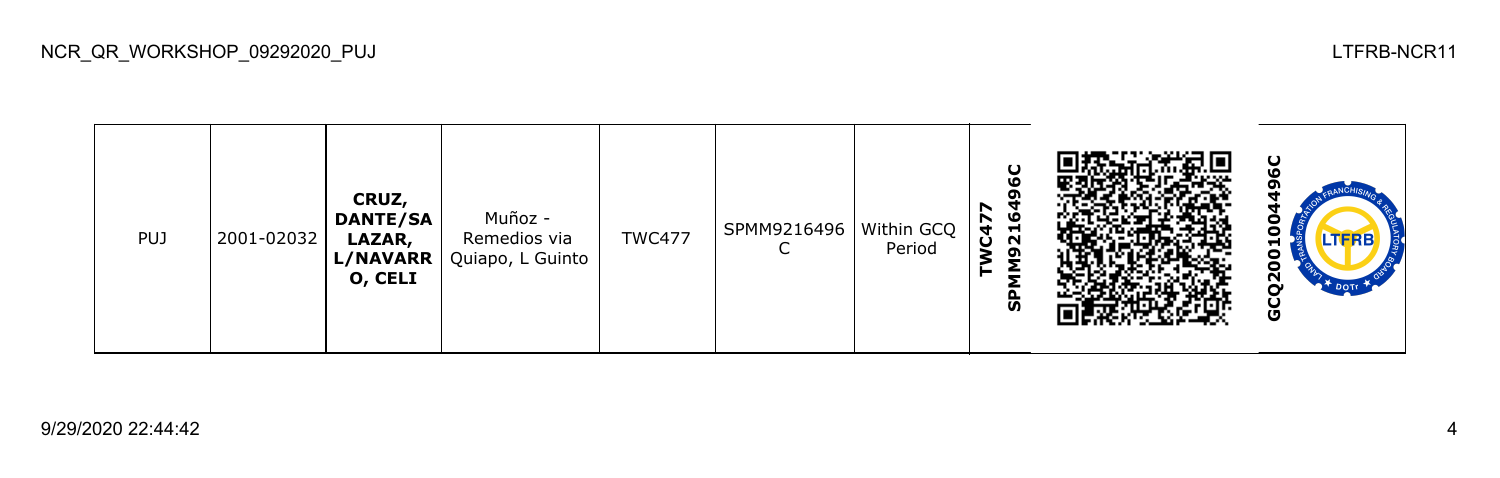**GCQ2002005787C**SMI200142787 **TWG289** Muñoz - Ο PUJ 2002-00152 **BRAGAS,**  TWG289 SMI200142787 Within GCQ  $020$ Remedios via **LEOPOLDO**  $\mathsf{C}$ Period Quiapo, L Guinto GCQ20

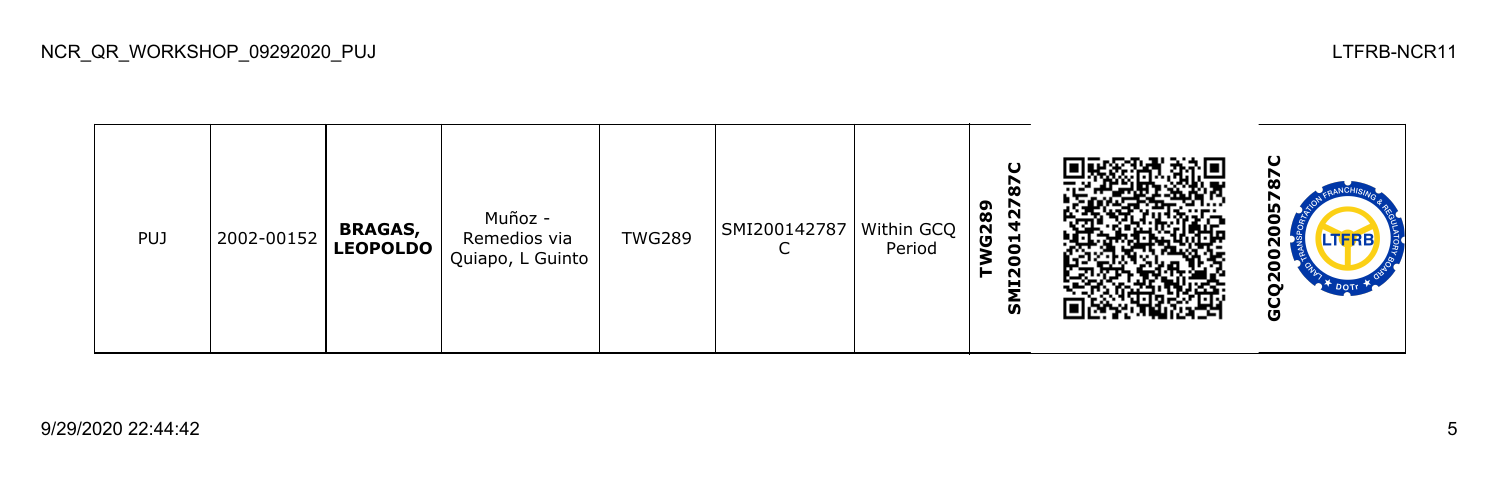| <b>PUJ</b> | 2002-01485 | SURQUIA,<br>LORENZO | Muñoz -<br>Remedios via<br>Quiapo, L Guinto | <b>TAF697</b> | SPMM3792990 | Within GCQ<br>Period | 929<br>r<br>AF69<br>$\overline{3}$<br>►<br>ັທ |  | ပ<br><u>გ</u><br>O |
|------------|------------|---------------------|---------------------------------------------|---------------|-------------|----------------------|-----------------------------------------------|--|--------------------|
|------------|------------|---------------------|---------------------------------------------|---------------|-------------|----------------------|-----------------------------------------------|--|--------------------|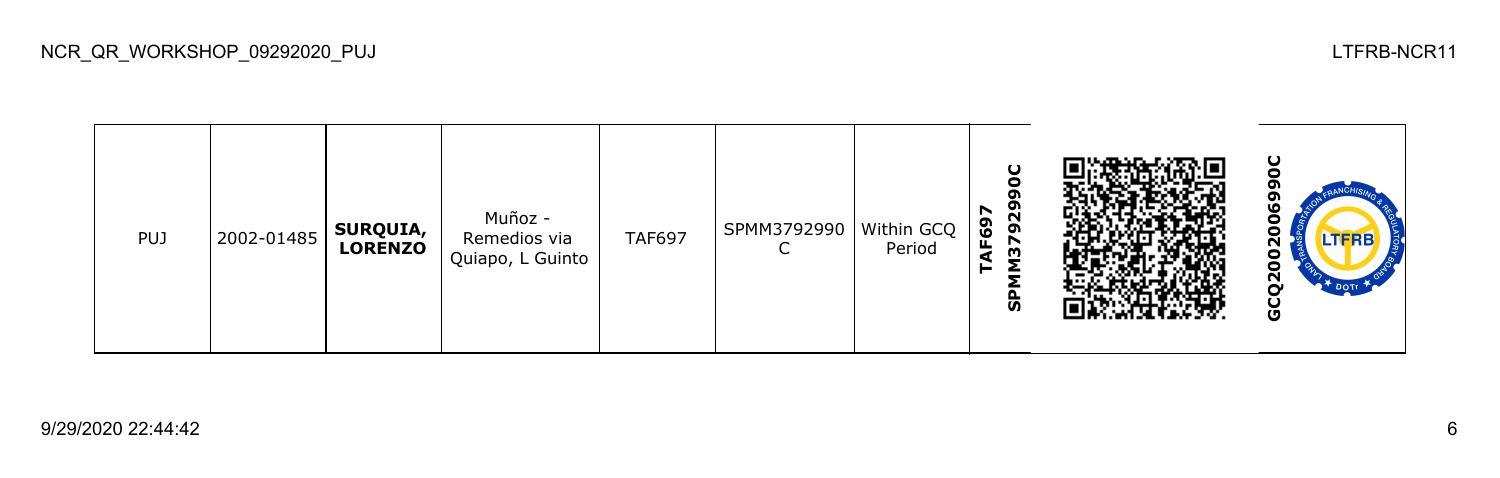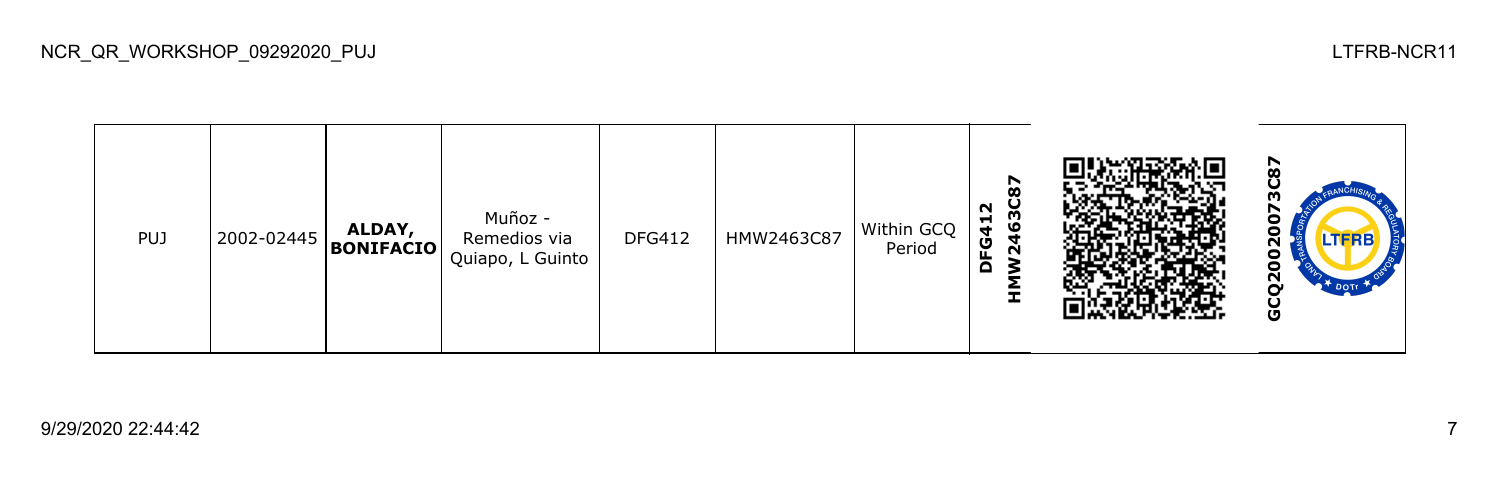**GCQ20030088583**8583 **SMI9338583 NYE816** 003008 Muñoz - PUJ 2003-03273 **ALIBAY,**  NYE816 SMI9338583 Within GCQ Remedios via **GENEROSO** Period Quiapo, L Guinto GCQ<sub>2</sub>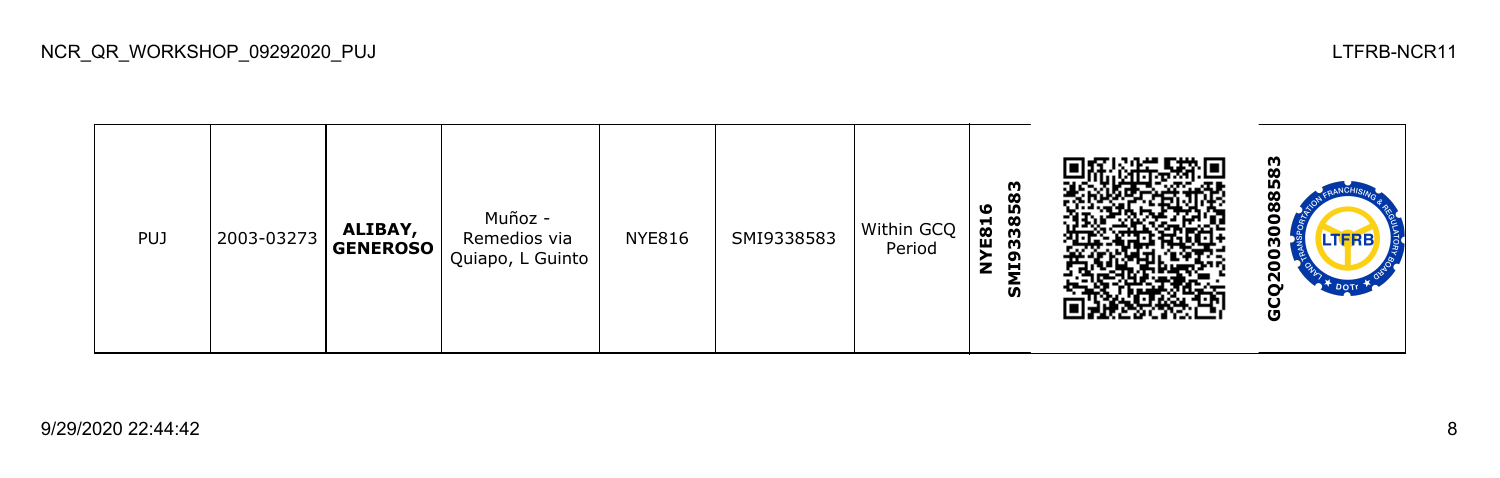**GCQ2003009893CSPMM6575893C** ິທີ GCQ20030098 **DLH406** Muñoz - PUJ 2003-03357 **SEGARINO**  DLH406 SPMM6575893 Within GCQ Remedios via **ALLAN** C Period Quiapo, L Guinto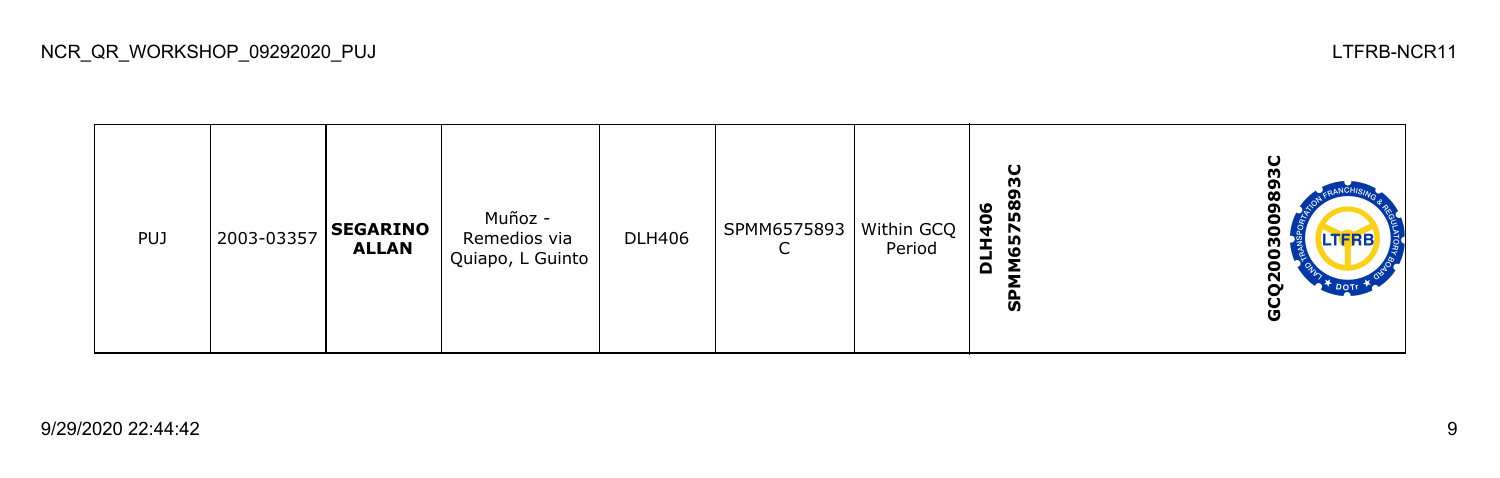**SPMM2002119514C GCQ2004010514C**TWK213<br>SPMM200211951 0 Muñoz - PUJ 2004-00377 **LAPLANO,**  TWK213 SPMM2002119 Within GCQ Ξ Remedios via **ROBINSON** 514C Period Quiapo, L Guinto 0 GCQ200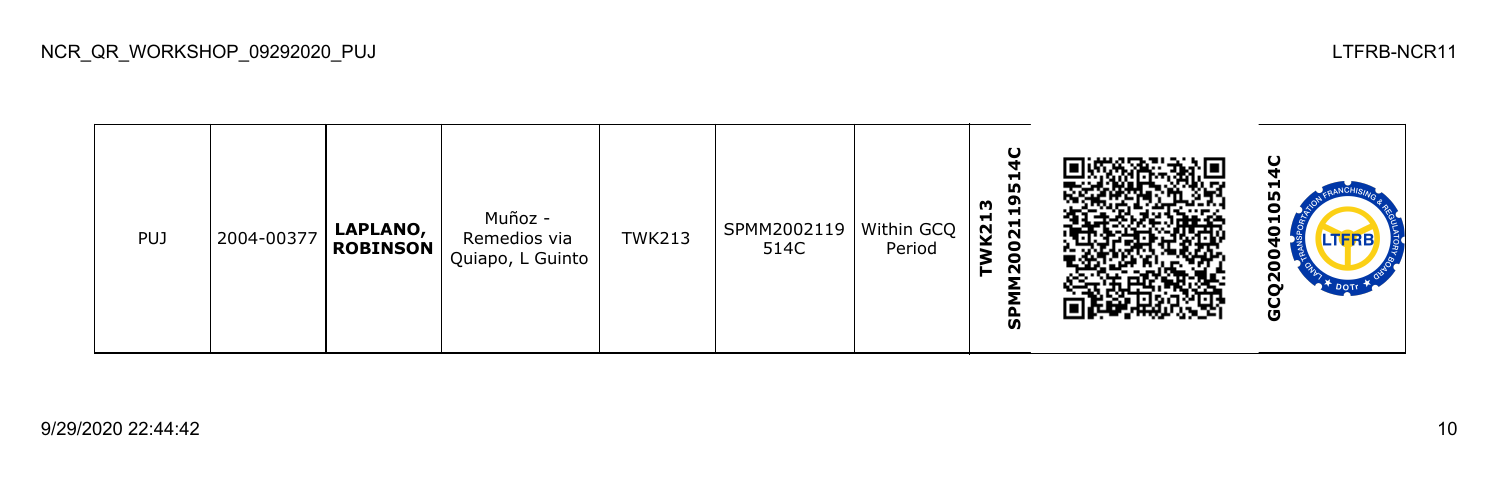| <b>PUJ</b> | 2004-00923 | <b>BALLO</b><br><b>MARITES</b> | Muñoz -<br>Remedios via<br>Quiapo, L Guinto | <b>TWD278</b> | SPMM2001116   Within GCQ<br>193C | Period | ပ<br>m<br>ᡡ<br>Н<br>ဖ<br>œ<br>Ħ<br>r<br>$\mathbf{1}$<br>$\mathbf{\bar{N}}$<br>$\Omega$<br>$\bullet$<br>$\overline{20}$<br>ჭ |  | ပ<br>ო<br>o<br>−<br>−<br>⊣<br>Ο<br>.TFRB<br>9<br>o<br>$\overline{2}$<br>$\bullet$ DOTT<br>ט |
|------------|------------|--------------------------------|---------------------------------------------|---------------|----------------------------------|--------|-----------------------------------------------------------------------------------------------------------------------------|--|---------------------------------------------------------------------------------------------|
|------------|------------|--------------------------------|---------------------------------------------|---------------|----------------------------------|--------|-----------------------------------------------------------------------------------------------------------------------------|--|---------------------------------------------------------------------------------------------|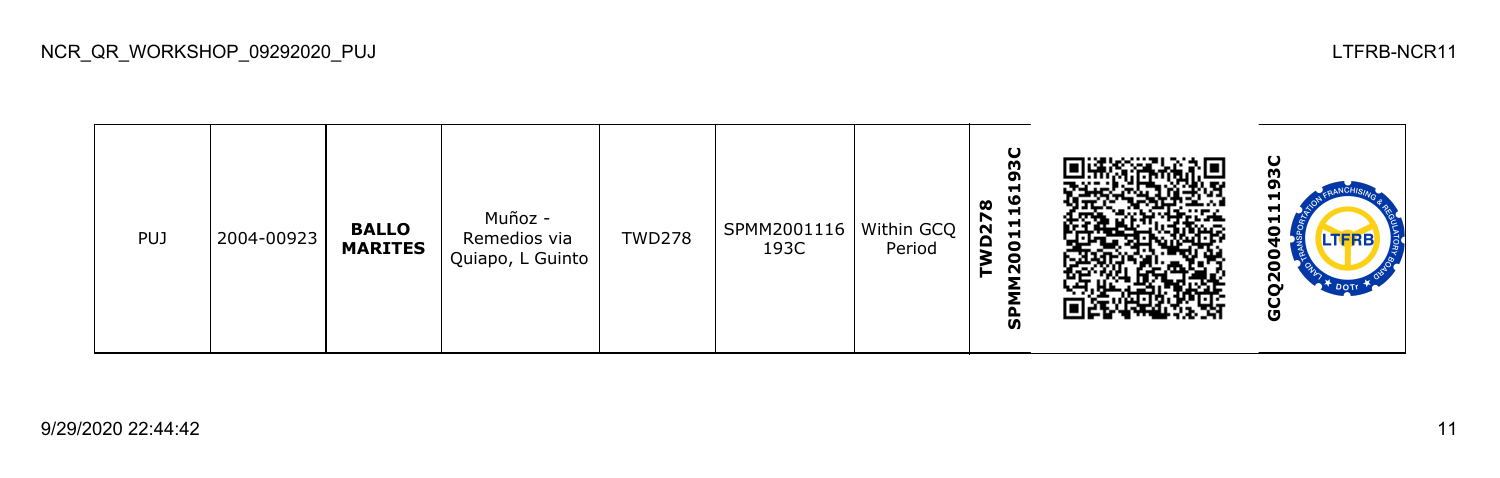| <b>PUJ</b> | 2004-01649 | ZAULDA,<br><b>ALBERT</b> | Muñoz -<br>Remedios via<br>Quiapo, L Guinto | <b>TWX468</b> | SPMM7039293   Within GCQ | Period | O<br>ო<br>o<br><b>X468</b><br>0392<br>↖<br>ჭ |  | ပ<br>m<br>N<br>N<br>⊣<br>LTFRB<br>o<br>o<br>$\sim$<br>O |
|------------|------------|--------------------------|---------------------------------------------|---------------|--------------------------|--------|----------------------------------------------|--|---------------------------------------------------------|
|------------|------------|--------------------------|---------------------------------------------|---------------|--------------------------|--------|----------------------------------------------|--|---------------------------------------------------------|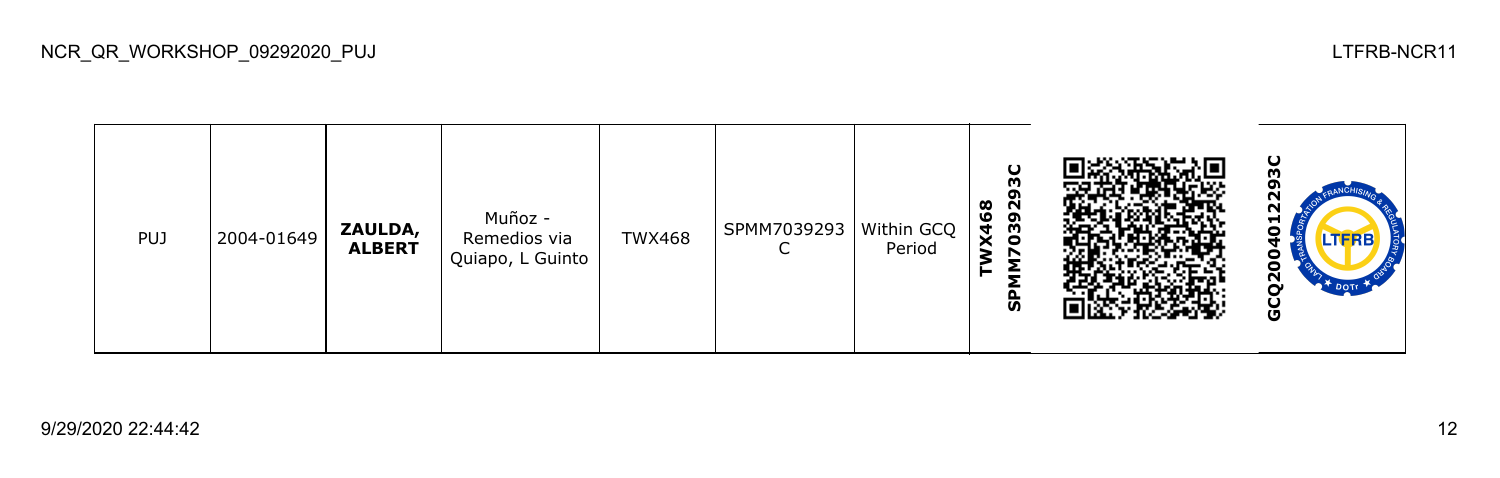**GCQ2004013645CMAR200218645C TWS942** Muñoz - PUJ 2004-03251 **KING,**  TWS942 MAR200218645 Within GCQ c Remedios via **ISRAEL**  $\mathsf{C}$ Period Quiapo, L Guinto 0 GCQ20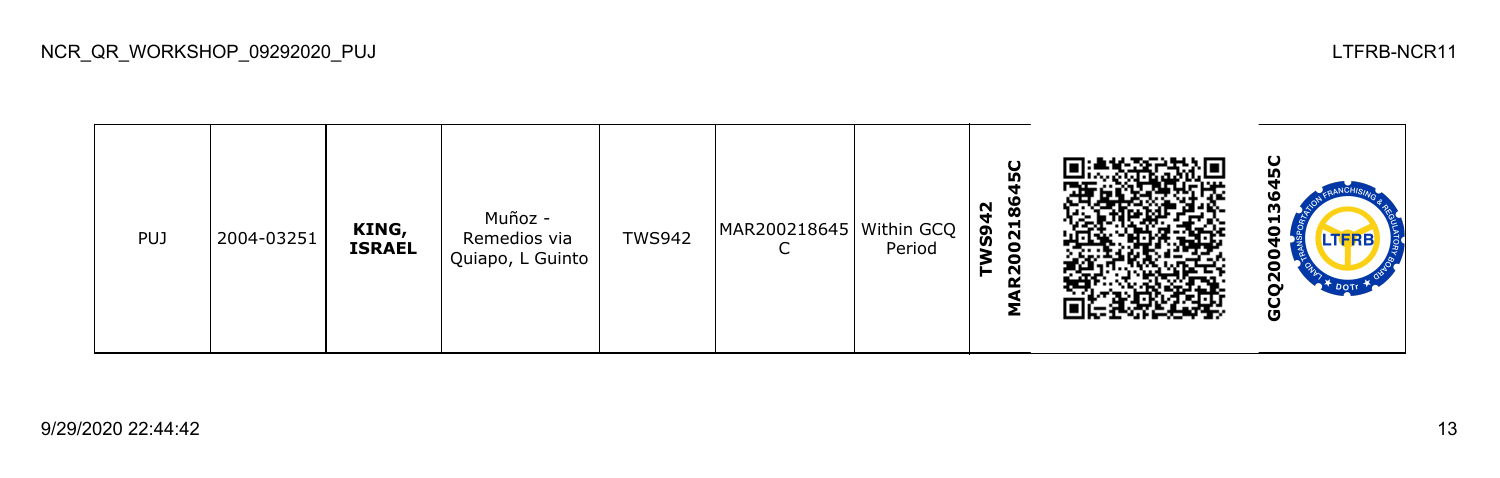

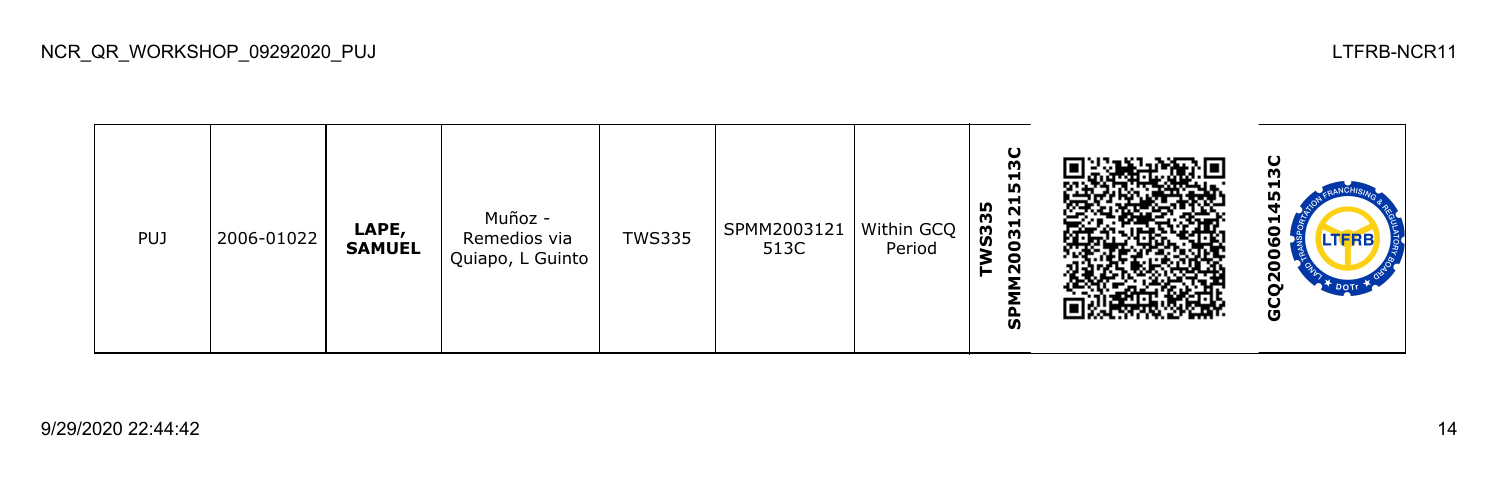ပ္စ **GCQ2007015436CCCM9612436C** m **TXL430** Muñoz - PUJ 2007-03949 **CASTRO,**  TXL430 CCM9612436C Within GCQ 070 Remedios via **GLORIA** Period Quiapo, L Guinto GCQ20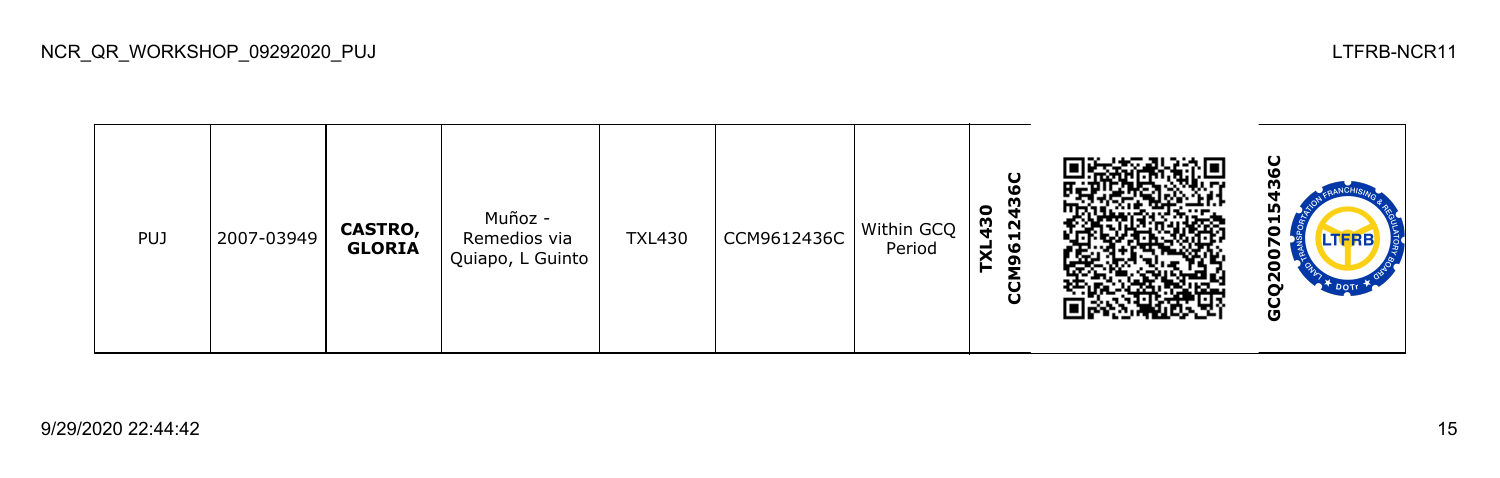| <b>PUJ</b> | 2008-00237 | MORIN,<br><b>FELIPE</b> | Muñoz -<br>Remedios via<br>Quiapo, L Guinto | <b>TVY999</b> | SPMM2000111<br>995C | Within GCQ  <br>Period | ပ္စ<br>ິຕ<br>o<br>Ħ<br>ຶ<br>Н<br>99<br>$\overline{5}$<br>0<br>$\overline{5}$<br>ჭ |  | ပ္ပ<br>oı<br>o<br>o<br>u<br>o<br><b>LTFRB</b><br>œ<br>o<br>0<br>$\overline{2}$<br>DOTT<br>မ္ပ |
|------------|------------|-------------------------|---------------------------------------------|---------------|---------------------|------------------------|-----------------------------------------------------------------------------------|--|-----------------------------------------------------------------------------------------------|
|------------|------------|-------------------------|---------------------------------------------|---------------|---------------------|------------------------|-----------------------------------------------------------------------------------|--|-----------------------------------------------------------------------------------------------|

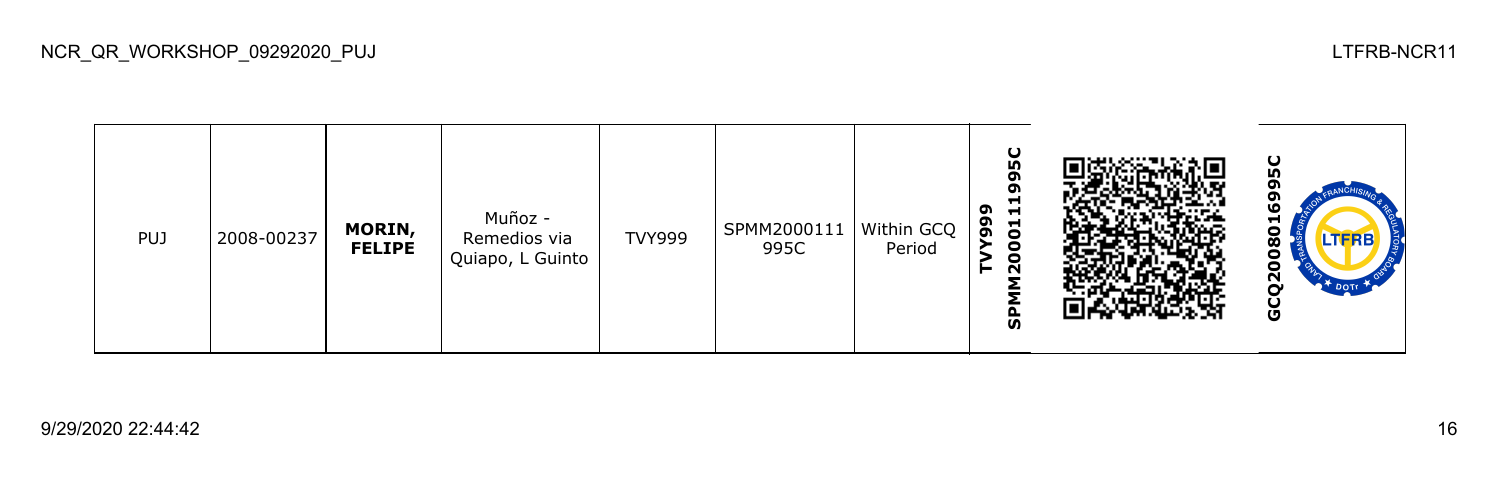

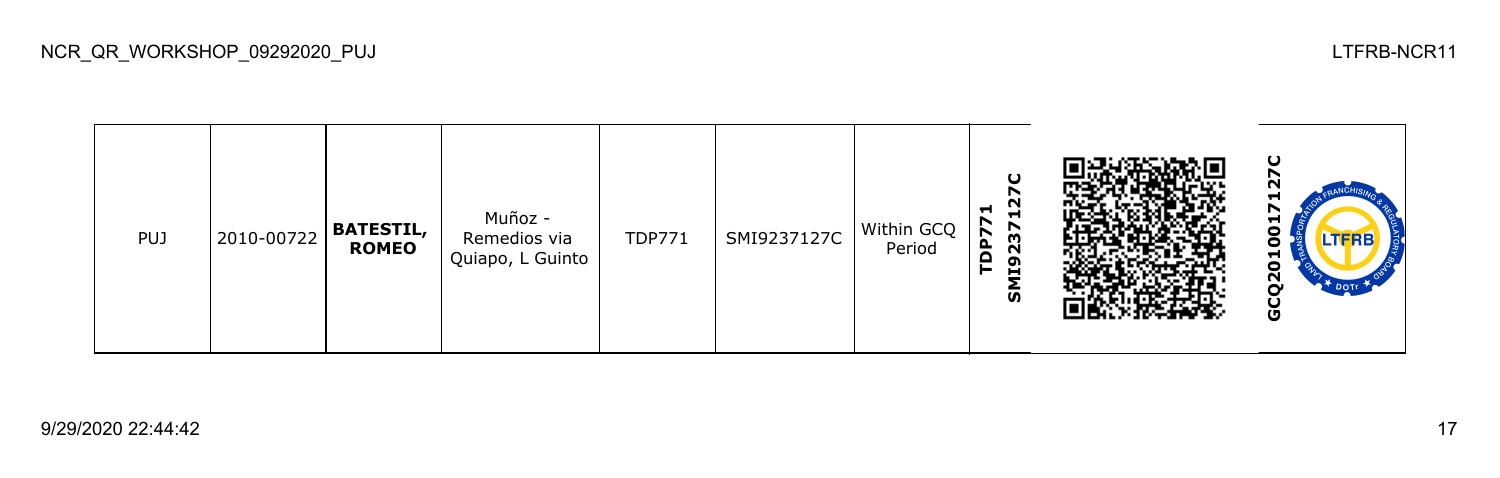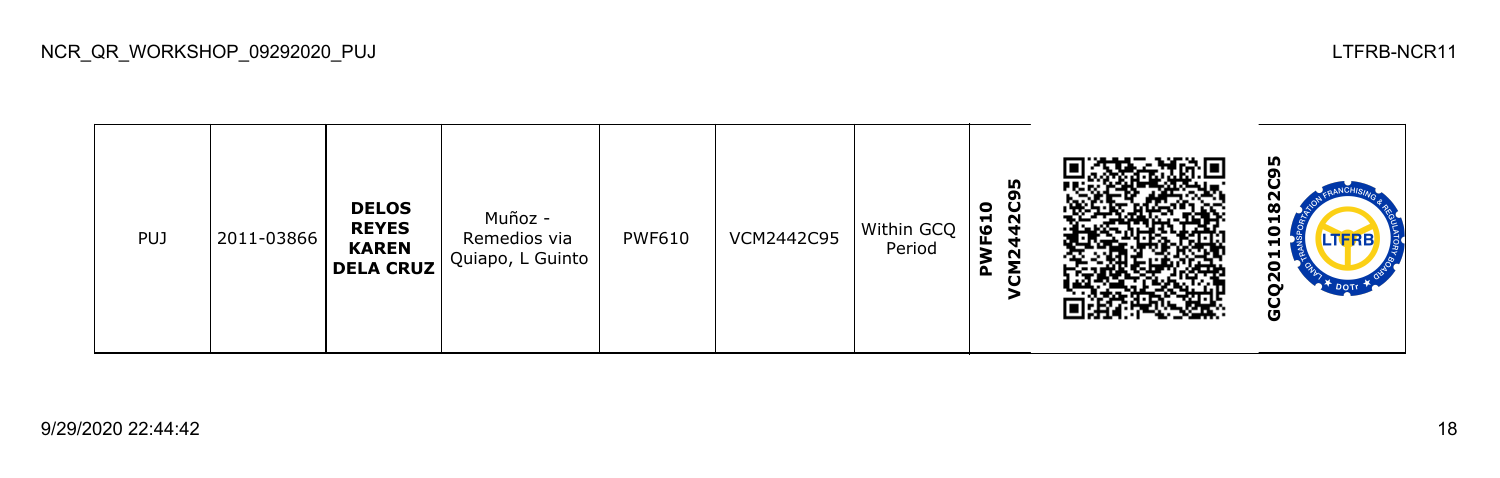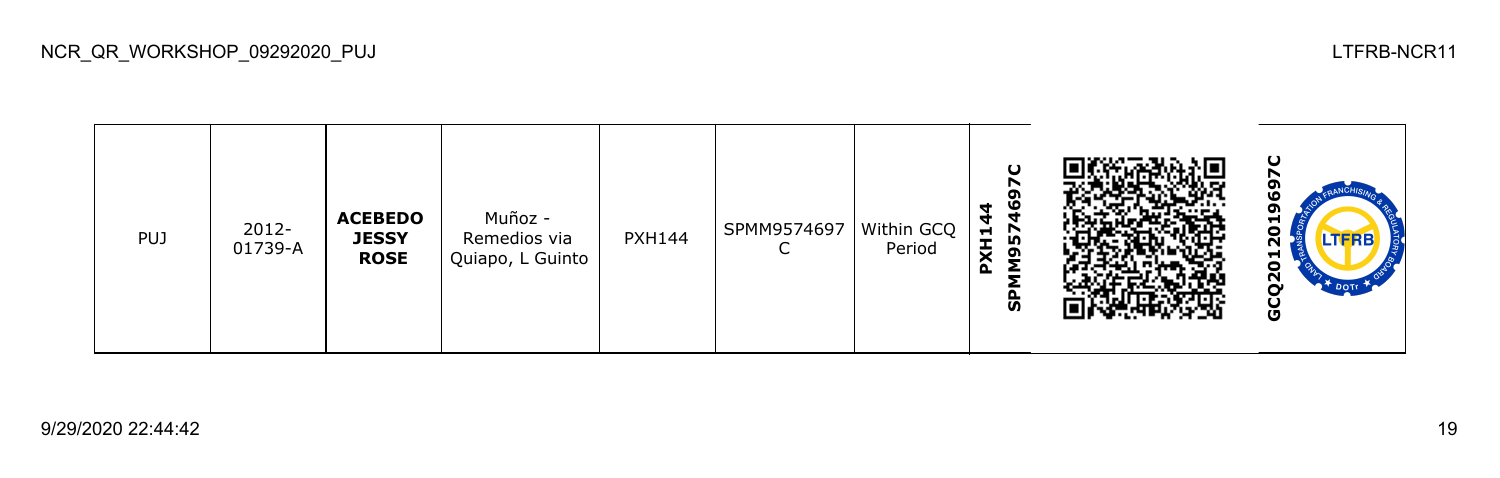**GCQ2013020962C**ິດ **VCM98A5962C PYT601** 0 Muñoz - 302 PUJ 2013-03625 **PIADOZO,**  PYT601 | VCM98A5962C | Within GCQ Remedios via **JESSIE L.** Period Quiapo, L Guinto GCQ20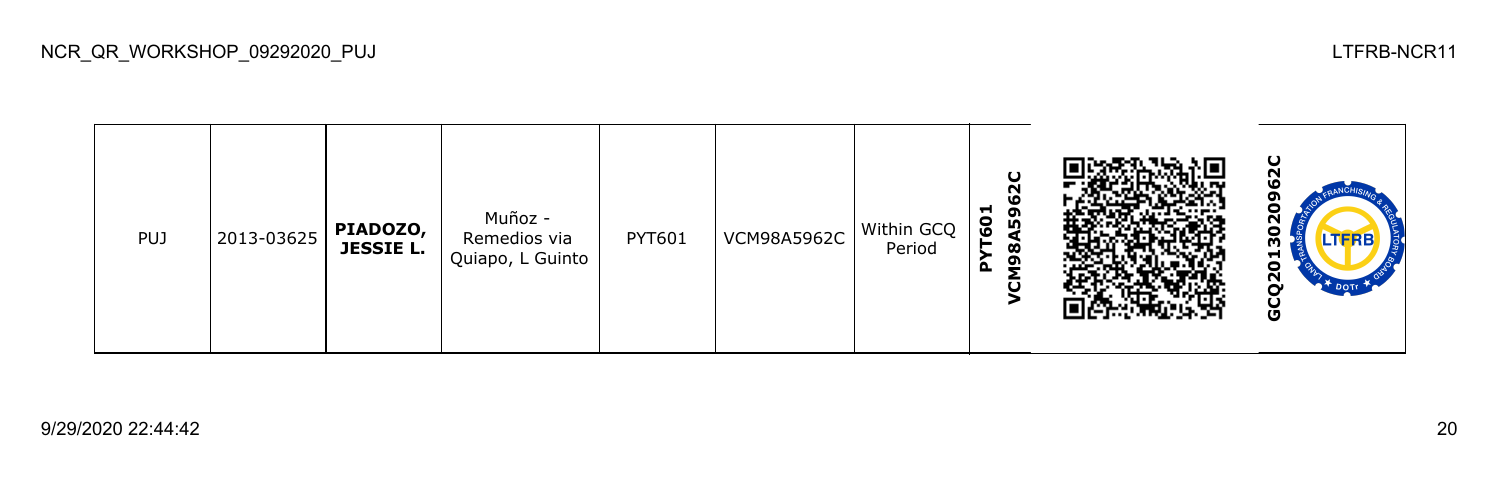| <b>PUJ</b> | 90-08111 | <b>DELOS</b><br><b>REYES,</b><br><b>ERWIN</b> | Muñoz -<br>Remedios via<br>Quiapo, L Guinto | <b>DGV665</b> | SPMM2650290<br>∼ | Within GCQ<br>Period | O<br>0<br>ຸດ<br>502<br>665<br>٥<br><u>چ</u><br>$\overline{\mathbf{z}}$<br>o<br>င္ဟ |  | ပ<br>N<br>−<br>$\sim$<br>J<br>J<br>o<br>o<br>DOTT<br>י<br>မ္ပ |
|------------|----------|-----------------------------------------------|---------------------------------------------|---------------|------------------|----------------------|------------------------------------------------------------------------------------|--|---------------------------------------------------------------|
|------------|----------|-----------------------------------------------|---------------------------------------------|---------------|------------------|----------------------|------------------------------------------------------------------------------------|--|---------------------------------------------------------------|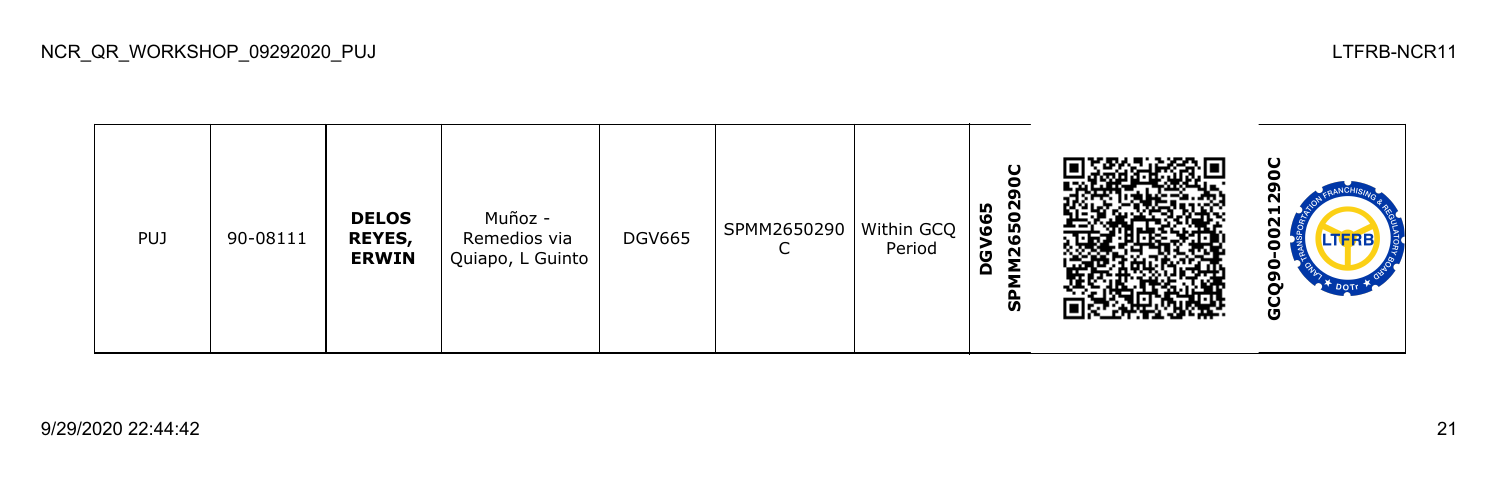| <b>PUJ</b> | 90-16983 | ECLAR,<br><b>DANTE DE</b><br><b>GUZMAN</b> | Muñoz -<br>Remedios via<br>Quiapo, L Guinto | <b>DHL657</b> | SPMM3230290<br>⌒ | Within GCQ<br>Period | O<br>e<br>თ<br><b>M32302</b><br>657<br>륖<br>Δ<br>င္ဟ |  | ပ<br>oı<br>22<br>TFRB.<br>-<br>o<br>ຫ<br>မ္ပ |
|------------|----------|--------------------------------------------|---------------------------------------------|---------------|------------------|----------------------|------------------------------------------------------|--|----------------------------------------------|
|------------|----------|--------------------------------------------|---------------------------------------------|---------------|------------------|----------------------|------------------------------------------------------|--|----------------------------------------------|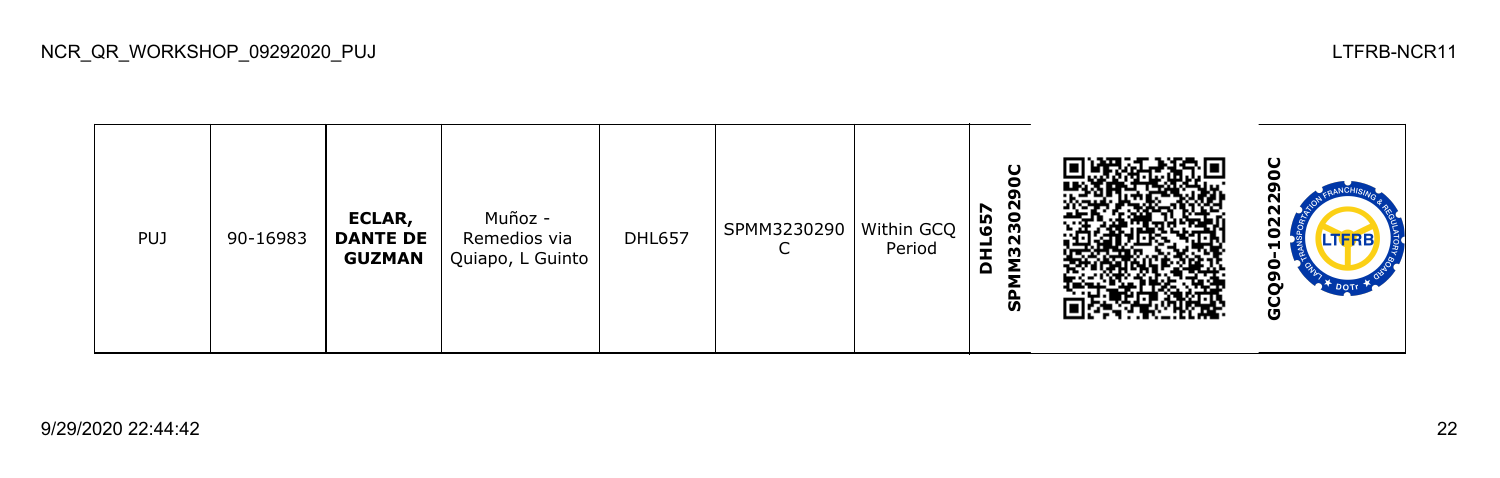68C **GCQ92-1023768CSMI8424768C NXJ890** m Muñoz - 20 PUJ 92-10857 **ACILO**  NXJ890 SMI8424768C Within GCQ Remedios via **EDGARDO** Period Quiapo, L Guinto GCQ92-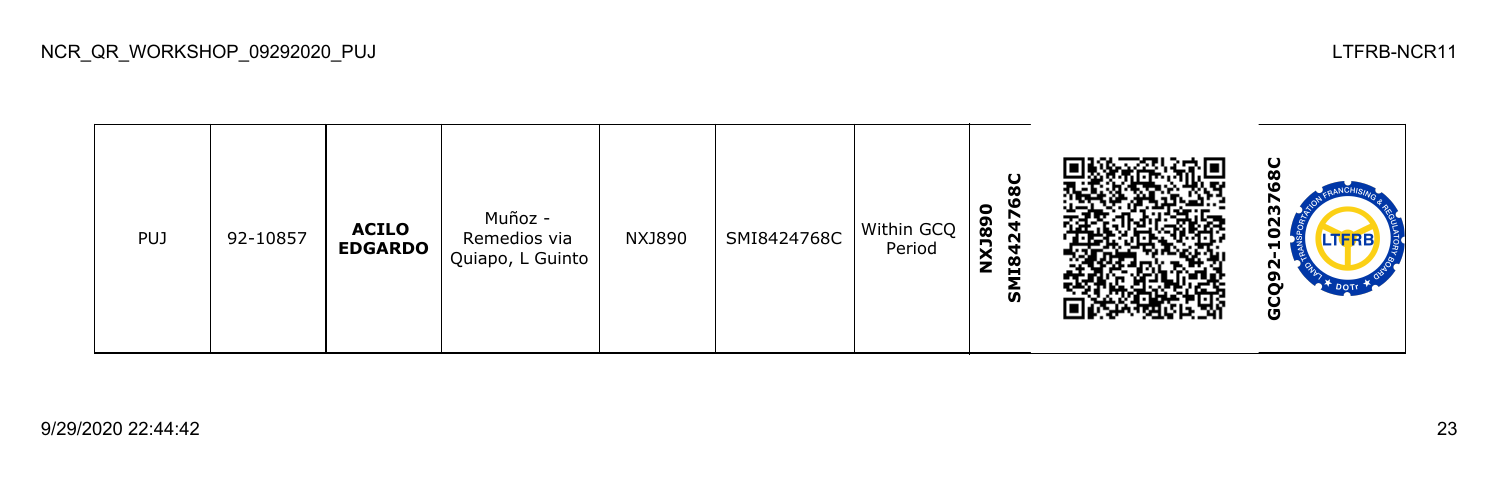| <b>PUJ</b> | 92-11965 | NICOLAS,<br><b>JUANITO</b> | Muñoz -<br>Remedios via<br>Quiapo, L Guinto | DJL631 | SPMM4347091<br>֊ | Within GCQ<br>Period | U<br>Н<br>໑<br>c<br>ы<br>63<br>m<br>٠<br>ā<br>င္ဟ |  | ပ<br>−<br>N<br>о<br><b>LTFRB</b><br>Ħ<br>Ν<br>o<br>Ū |
|------------|----------|----------------------------|---------------------------------------------|--------|------------------|----------------------|---------------------------------------------------|--|------------------------------------------------------|
|------------|----------|----------------------------|---------------------------------------------|--------|------------------|----------------------|---------------------------------------------------|--|------------------------------------------------------|

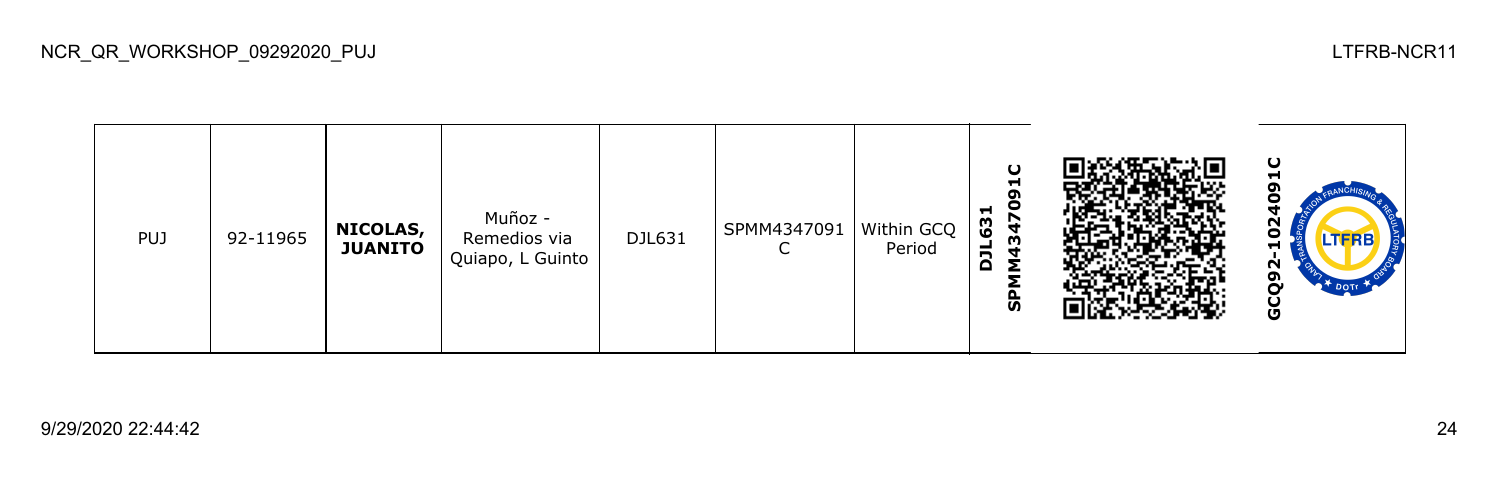TVZ538<br>HMW18909C2001 **HMW18909C2001 GCQ92-10252001**0  $\bullet$ Ñ **MAKALINT** L. Muñoz - **AL**  TVZ538 HMW18909C20 Within GCQ PUJ 92-13016 Remedios via 0 **GAUDENCI** 01 Period Ħ Quiapo, L Guinto GCQ92-**O**

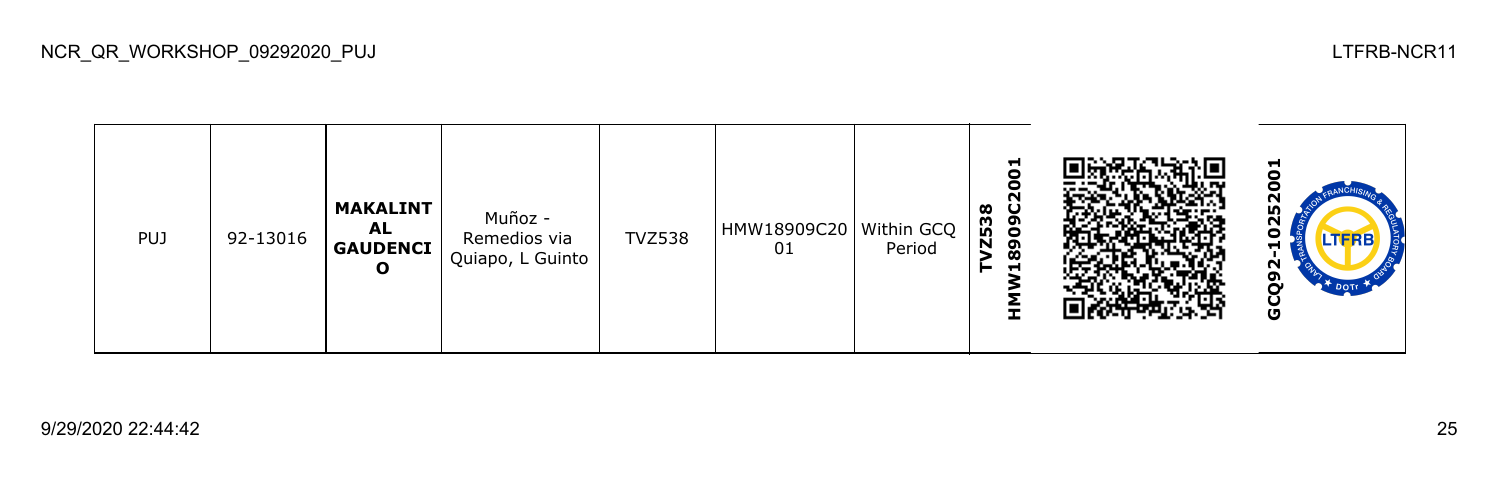| <b>PUJ</b> | 93-02643 | <b>COSTALES,</b><br><b>LEOPOLDO</b><br>в | Muñoz -<br>Remedios via<br>Quiapo, L Guinto | <b>PWU131</b> | HMW14709C96 | Within GCQ<br>Period | ۱O<br>o<br>⊣<br>602<br>WU13<br>−<br>௳<br><b>I</b> |  | ۱O<br>۹<br>Ν<br>Ο<br><b>LTFRB</b><br>m<br>o<br>မိ |
|------------|----------|------------------------------------------|---------------------------------------------|---------------|-------------|----------------------|---------------------------------------------------|--|---------------------------------------------------|
|------------|----------|------------------------------------------|---------------------------------------------|---------------|-------------|----------------------|---------------------------------------------------|--|---------------------------------------------------|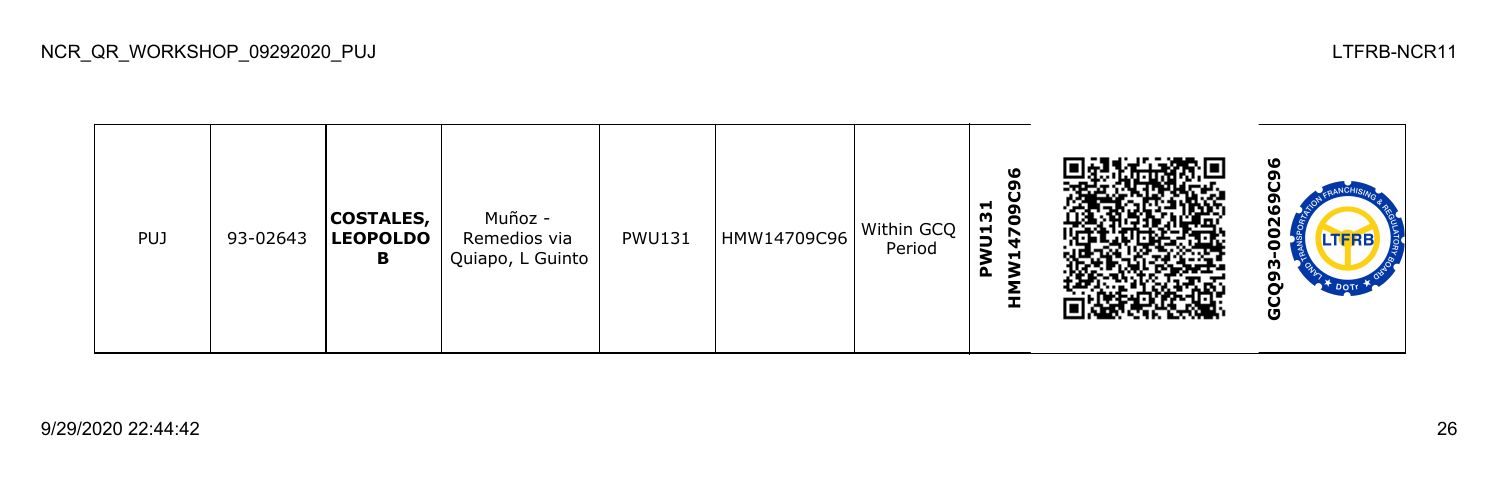ပ္က **GCQ93-0027413CCCM902413C DHD121 COSTALES,**  Muñoz - DHD121  $\Big|$  CCM902413C Within GCQ ខ្លួ PUJ 93-02643 **LEOPOLDO**  Remedios via Period Quiapo, L Guinto **B** GCQ93

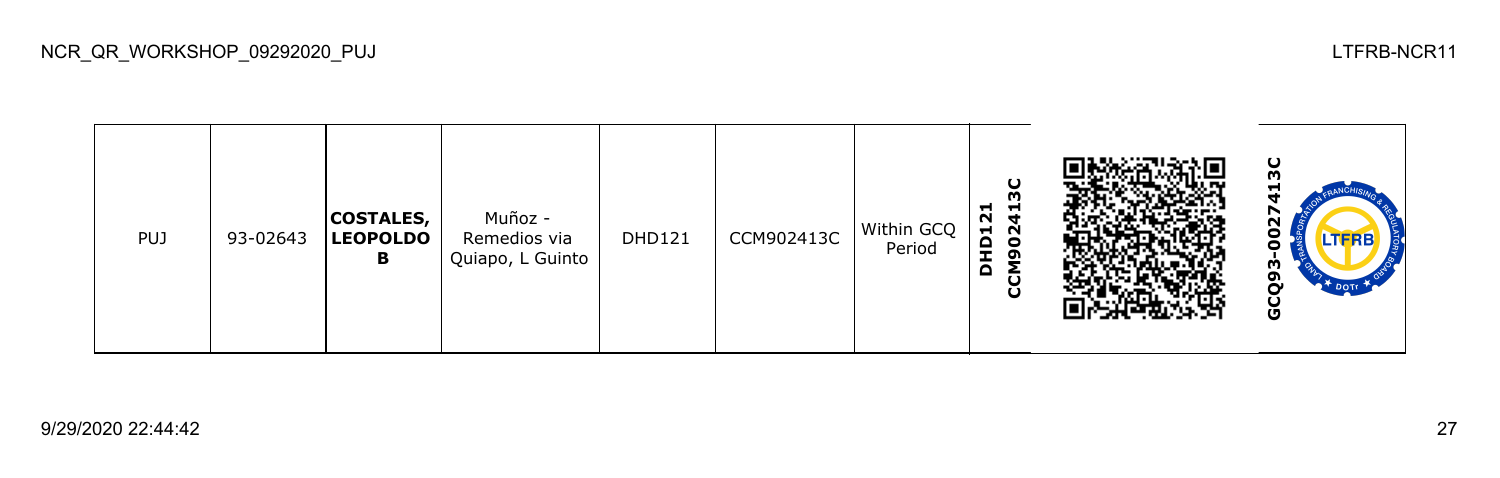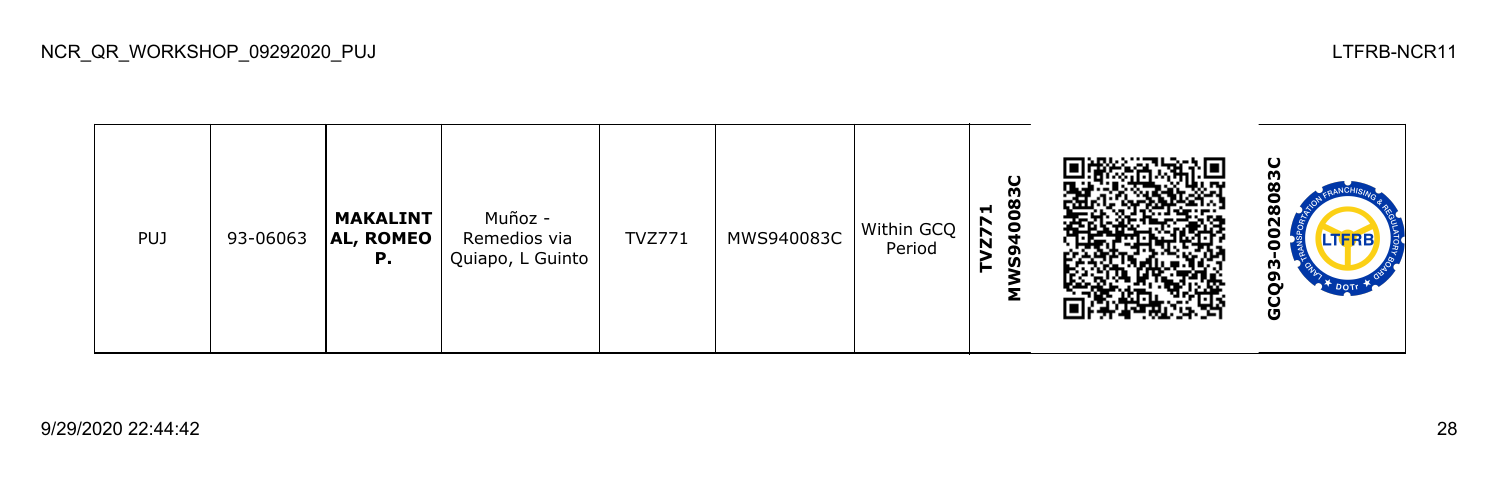

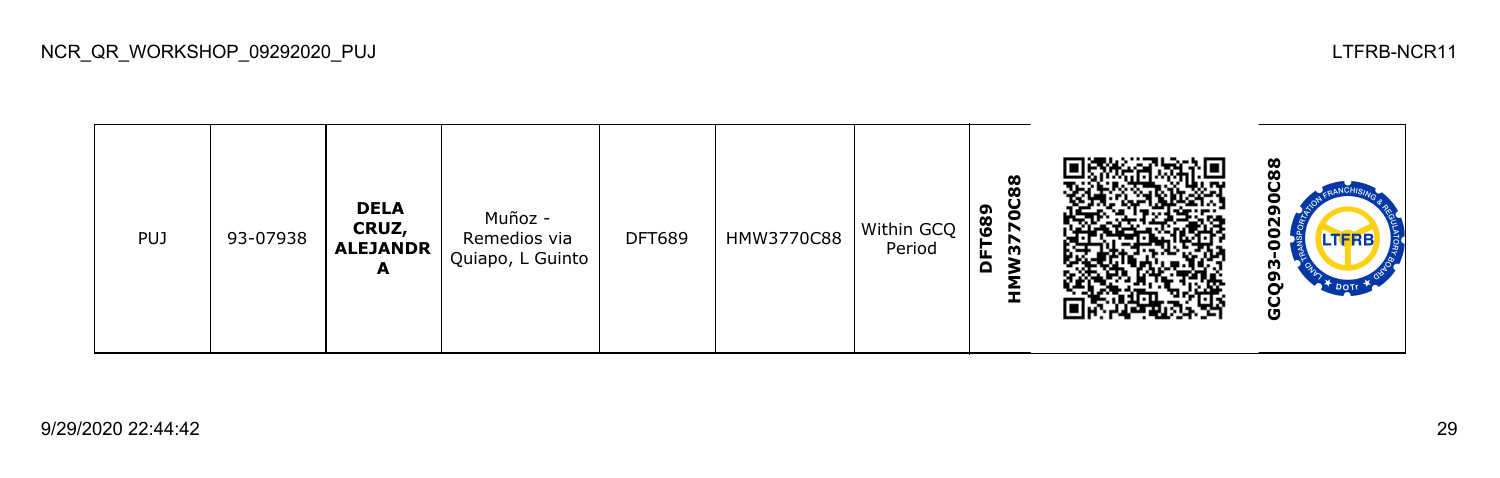**GCQ93-00303789TLD53BOF23789** r 303 **UVH214** Muñoz - PUJ 93-09392 **NUGUID,**  UVH214 TLD53BOF2378 Within GCQ Remedios via 8 **MARIO G.** Period 9 Quiapo, L Guinto m GCQ9: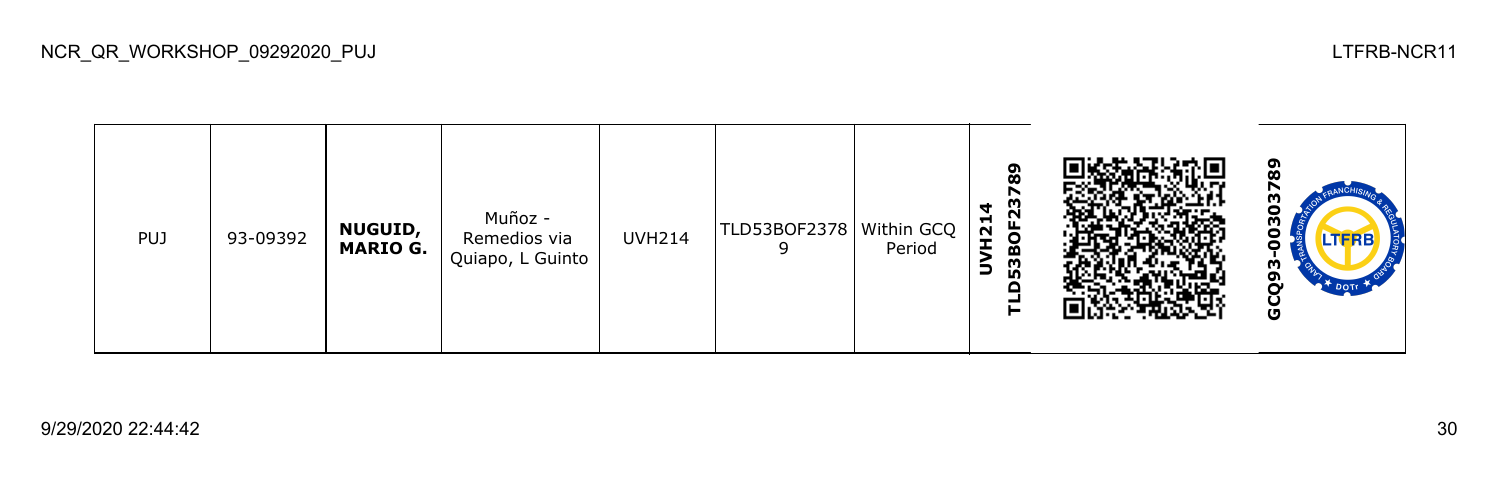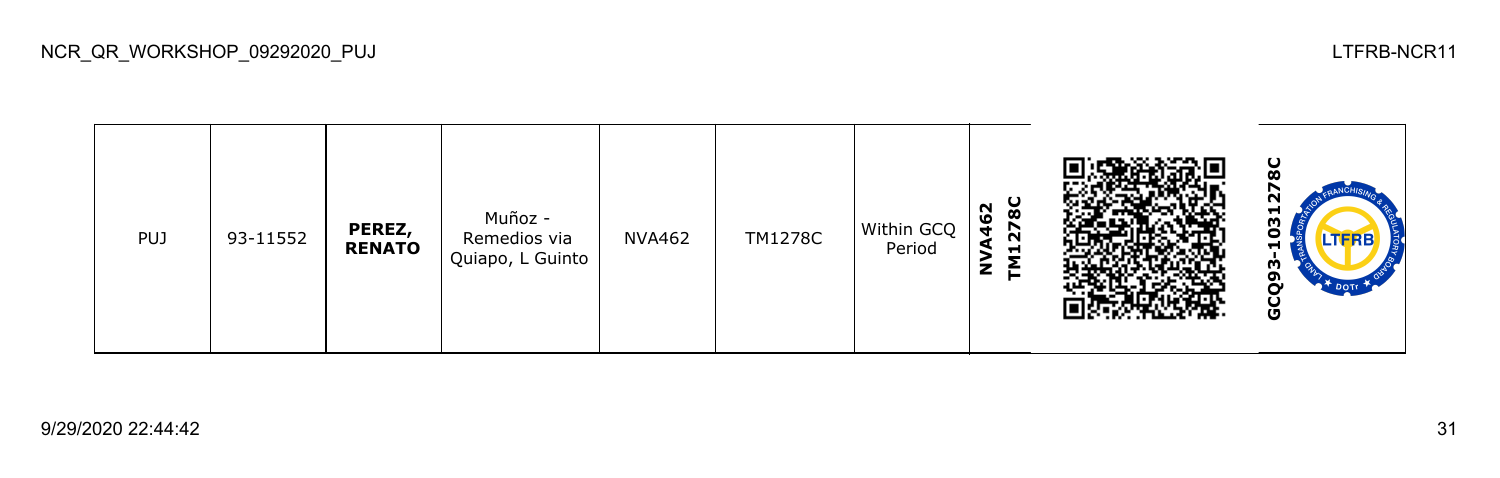<u>ထိ</u> **GCQ93-10321C88HMW3021C88 PMY243**  $\mathbf{\Omega}$ Muñoz - PUJ 93-11552 **PEREZ,**  PMY243 HMW3021C88 Within GCQ  $\frac{2}{3}$ Remedios via **RENATO** Period Quiapo, L Guinto GCQ93-

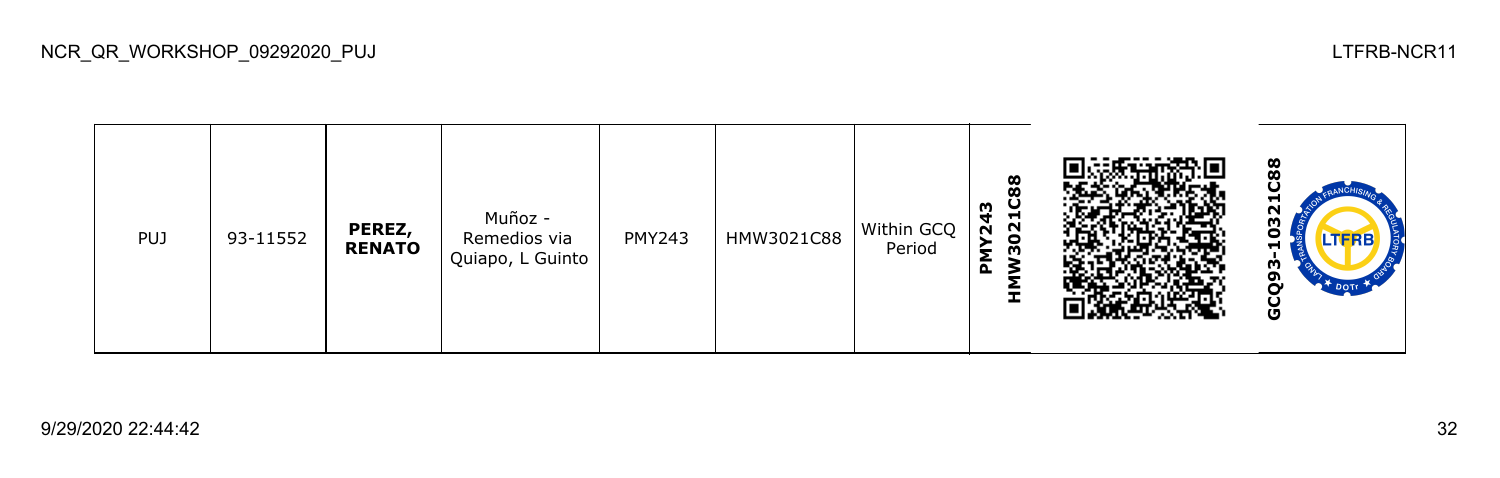<u>ဖွ</u> **GCQ93-10335C86HMW1815C86 DFC434** m Muñoz - DFC434 HMW1815C86 Within GCQ PUJ 93-11552 **PEREZ,**  ຽ Remedios via **RENATO** Period Quiapo, L Guinto GCQ93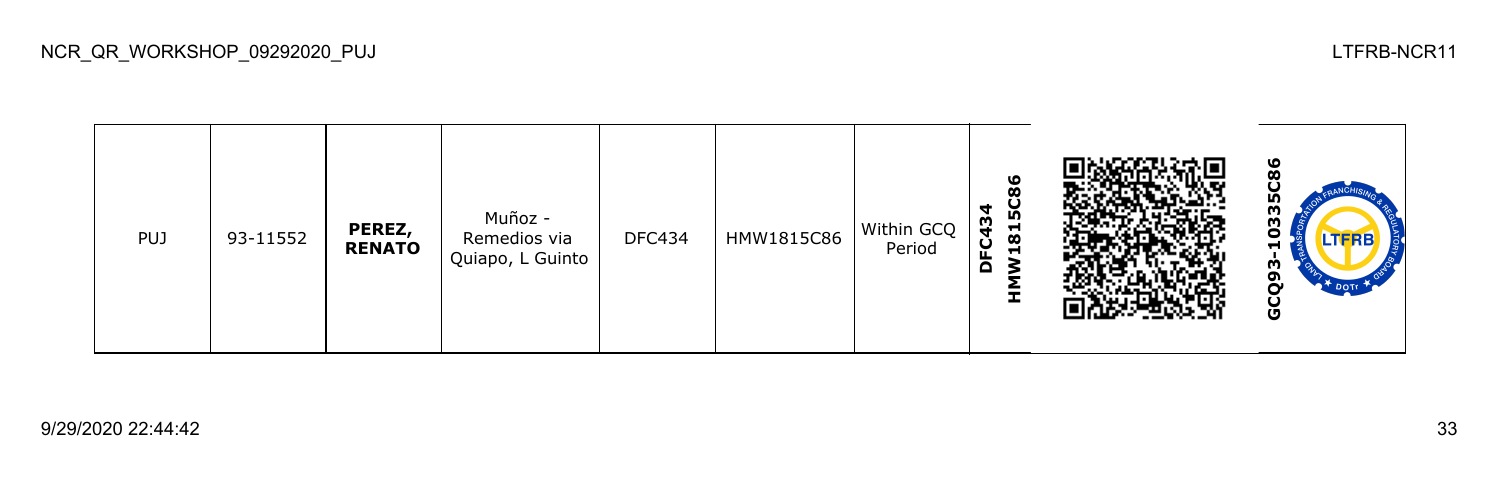ខ្លី **GCQ93-1034FS80FCX4792FS80 NVG225** Muñoz - PUJ 93-11552 **PEREZ,**  NVG225 FCX4792FS80 Within GCQ Remedios via Ο **RENATO** Period Quiapo, L Guinto GCQ93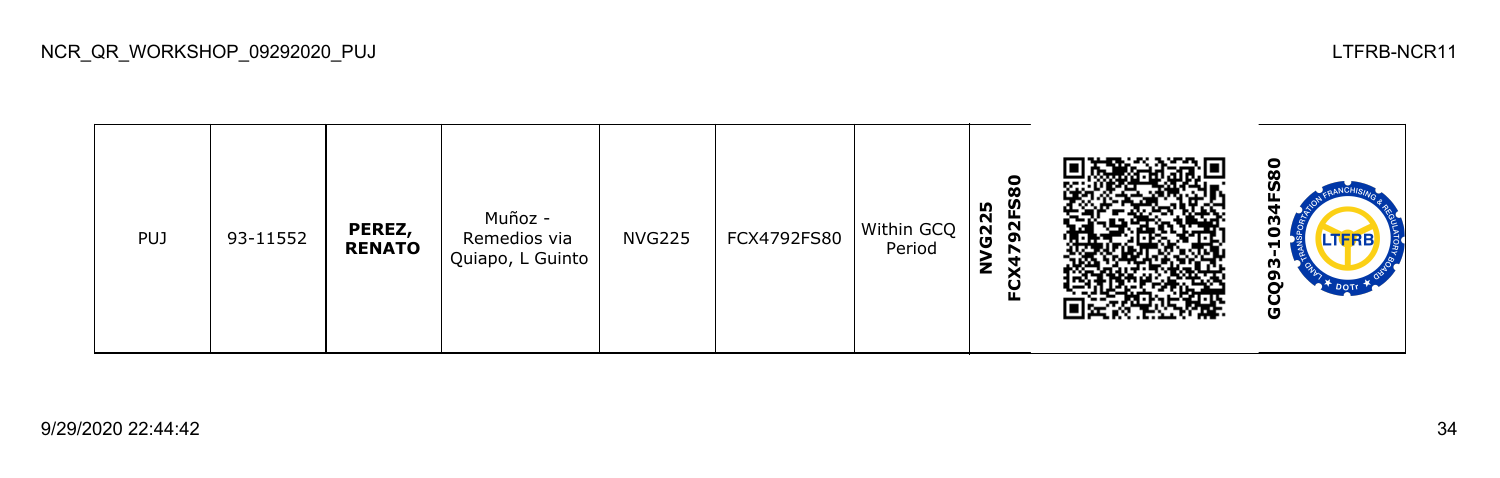<u>အ</u> **GCQ93-1035FS80FCX6077FS80 NVG207** Muñoz - M PUJ 93-11552 **PEREZ,**  NVG207 FCX6077FS80 Within GCQ Remedios via c **RENATO** Period Quiapo, L Guinto GCQ93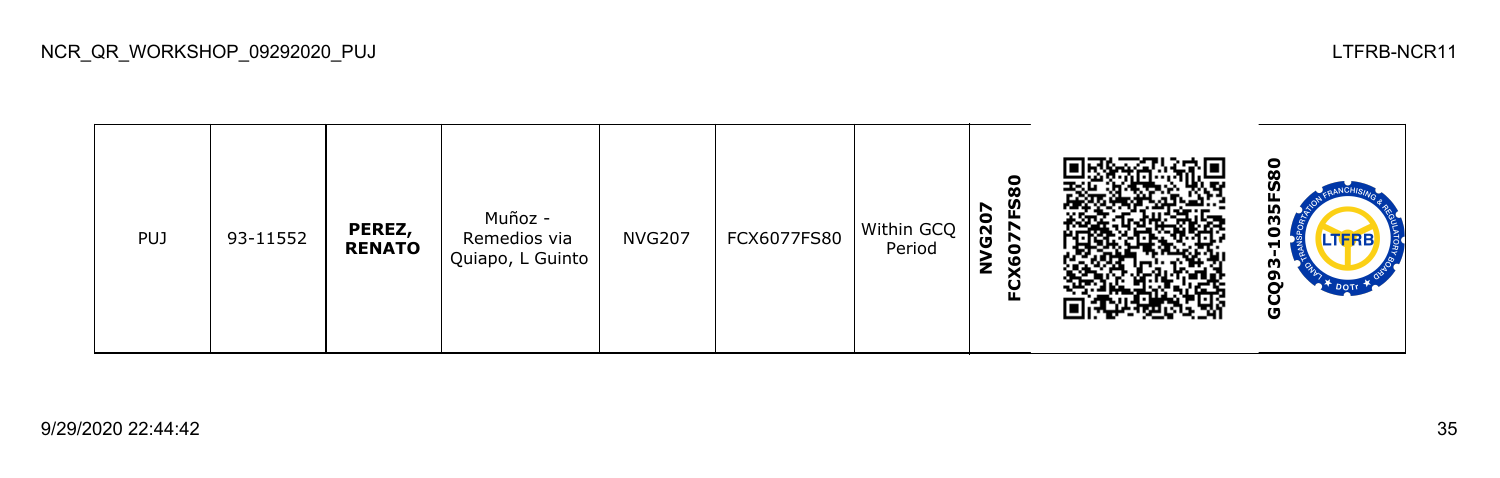986C **GCQ93-1036986CLTC219986C NXK156** Ō Muñoz - PUJ 93-11552 **PEREZ,**  NXK156 LTC219986C Within GCQ ငိ Remedios via **RENATO** Period Quiapo, L Guinto GCQ93

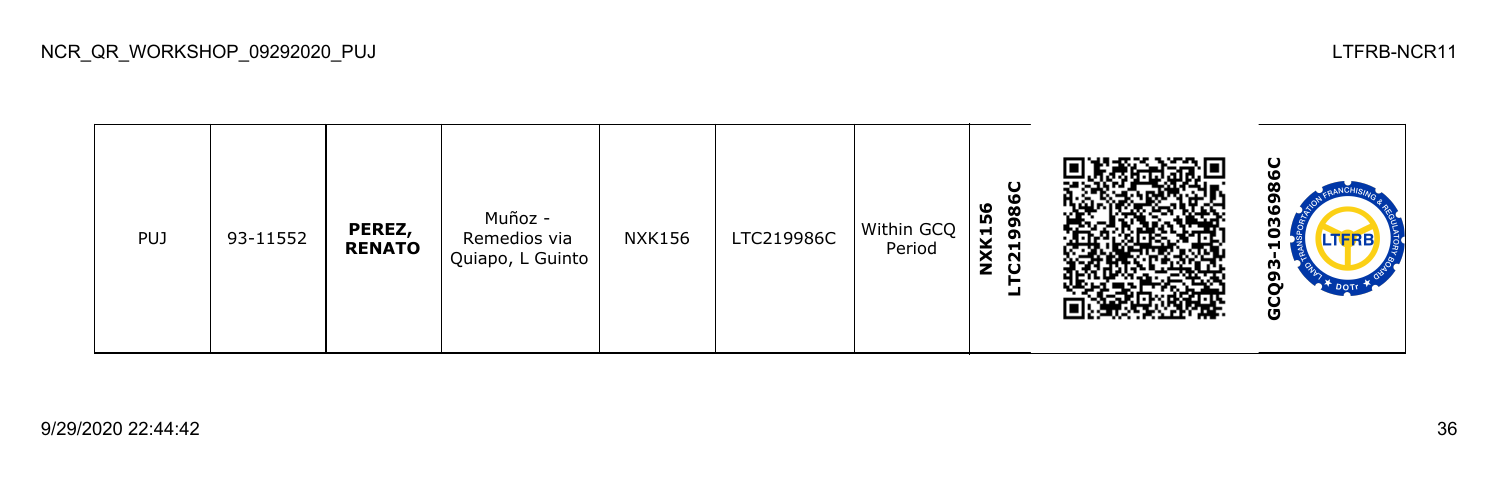587C **GCQ93-1037587CSPMM1409587C PJN359** Muñoz - N PUJ 93-11552 **PEREZ,**  PJN359 | SPMM1409587 Within GCQ ငိ Remedios via **RENATO** Period C H Quiapo, L Guinto GCQ93-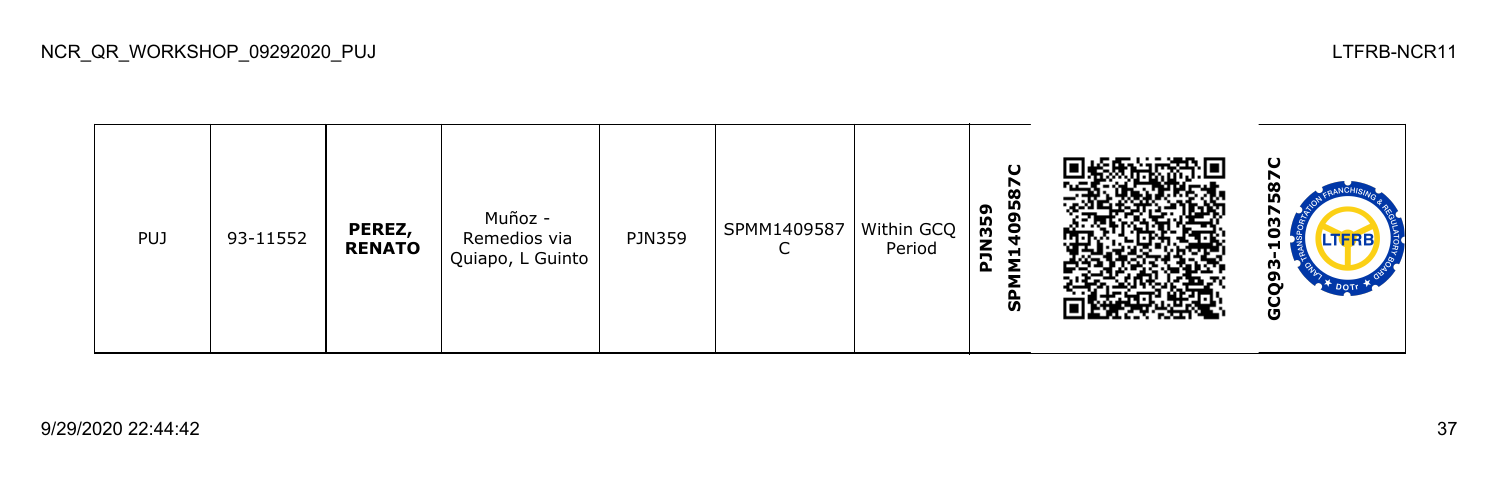|  | <b>PUJ</b> | 94-00183 | <b>BUSTAMAN</b><br>TE,<br><b>ANDRES</b> | Muñoz -<br>Remedios via<br>Quiapo, L Guinto | <b>TXG847</b> | SPMM6602793   Within GCQ | Period | δC<br>ຕ<br>66027<br><b>KG847</b><br>င္ဟ |  | ပ<br>38<br>n<br><b>LTFRB</b><br>$\mathbf{P}^*$ DOTE<br>မိ |
|--|------------|----------|-----------------------------------------|---------------------------------------------|---------------|--------------------------|--------|-----------------------------------------|--|-----------------------------------------------------------|
|--|------------|----------|-----------------------------------------|---------------------------------------------|---------------|--------------------------|--------|-----------------------------------------|--|-----------------------------------------------------------|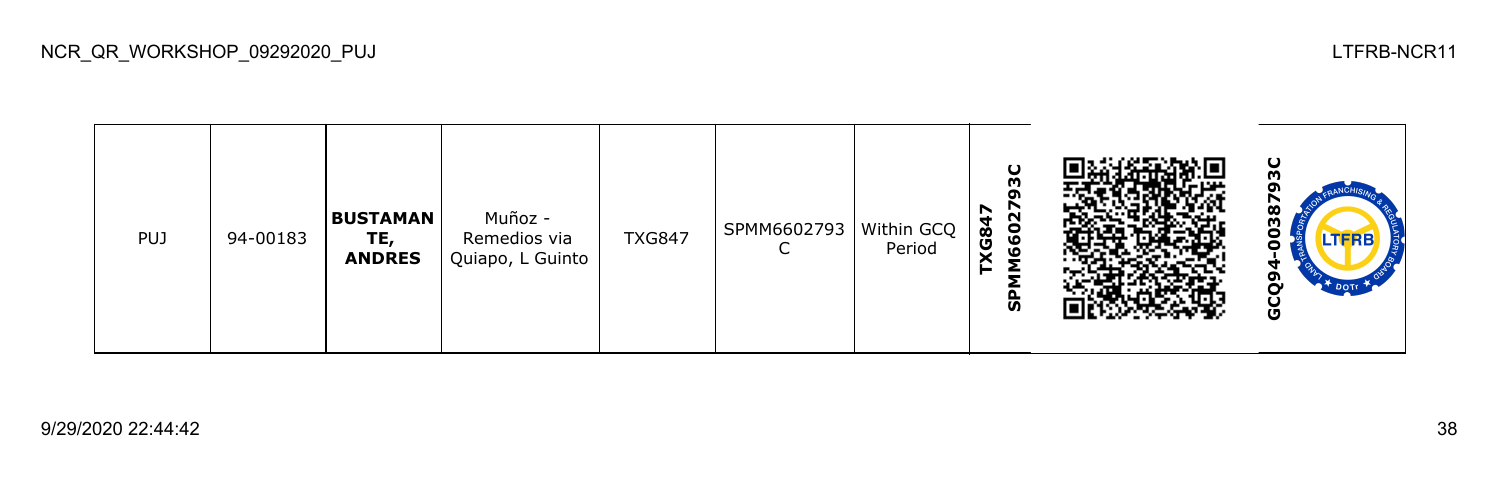| <b>PUJ</b> | 94-05832 | <b>BIEN</b><br><b>NATIVIDA</b><br>D | Muñoz -<br>Remedios via<br>Quiapo, L Guinto | <b>NXK307</b> | SPMM1656588   Within GCQ | Period | 1656588C<br><b>NXK307</b><br>င္ဟ |  | ပ<br>o<br>m<br>n<br><b>LTFRB</b><br>မိ |
|------------|----------|-------------------------------------|---------------------------------------------|---------------|--------------------------|--------|----------------------------------|--|----------------------------------------|
|------------|----------|-------------------------------------|---------------------------------------------|---------------|--------------------------|--------|----------------------------------|--|----------------------------------------|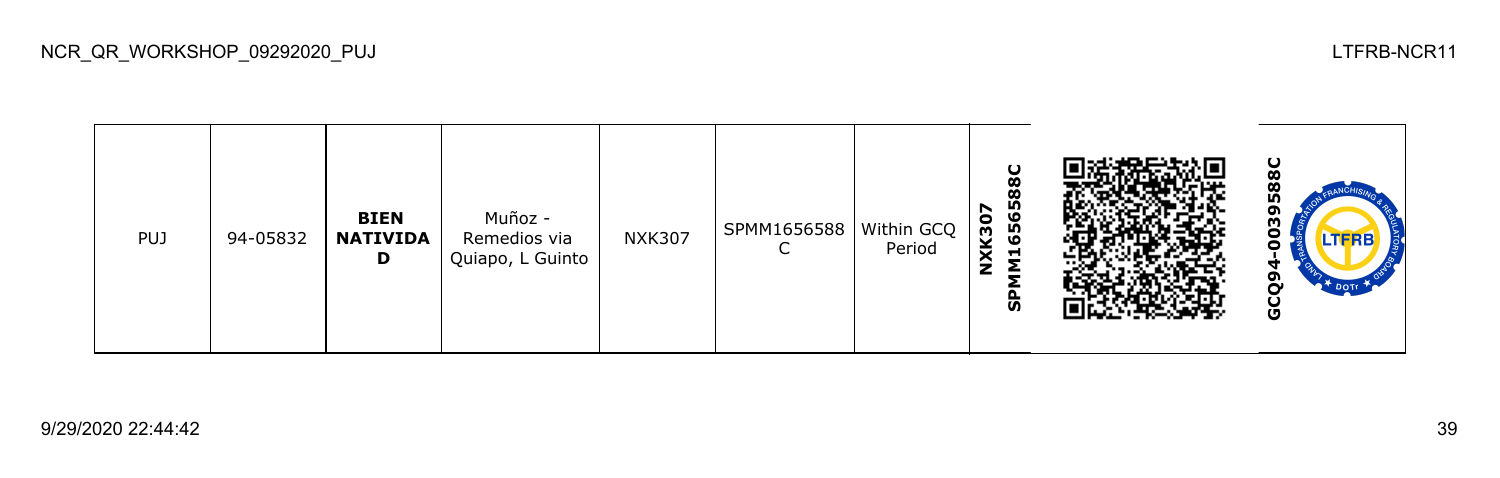**C86 GCQ94-00406C86HMW1286C86 DEW702** Muñoz - DEW702 HMW1286C86 Within GCQ PUJ 94-06336 **AQUINO, ELIZABETH** Remedios via ဠ Period Quiapo, L Guinto GCQ9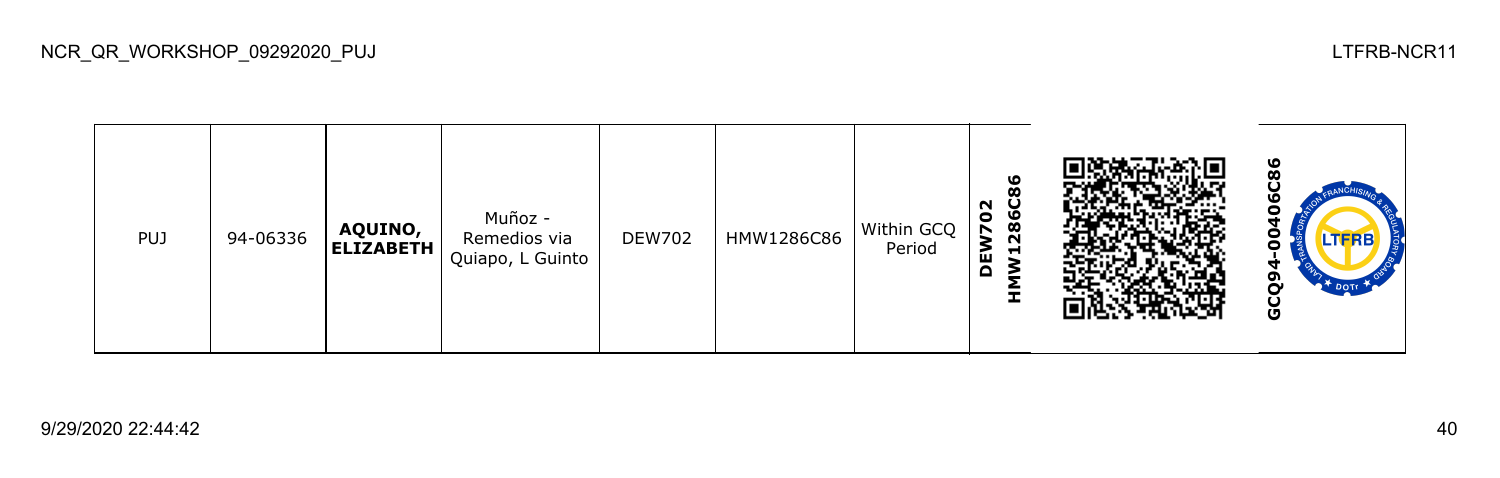**GCQ96-0041747CCMCI129747C PWL124 BIEN,**  Muñoz - PWL124 | CMCI129747C | Within GCQ PUJ 96-01136 **NATIVIDA** Remedios via Period ō Quiapo, L Guinto **D** GCQ9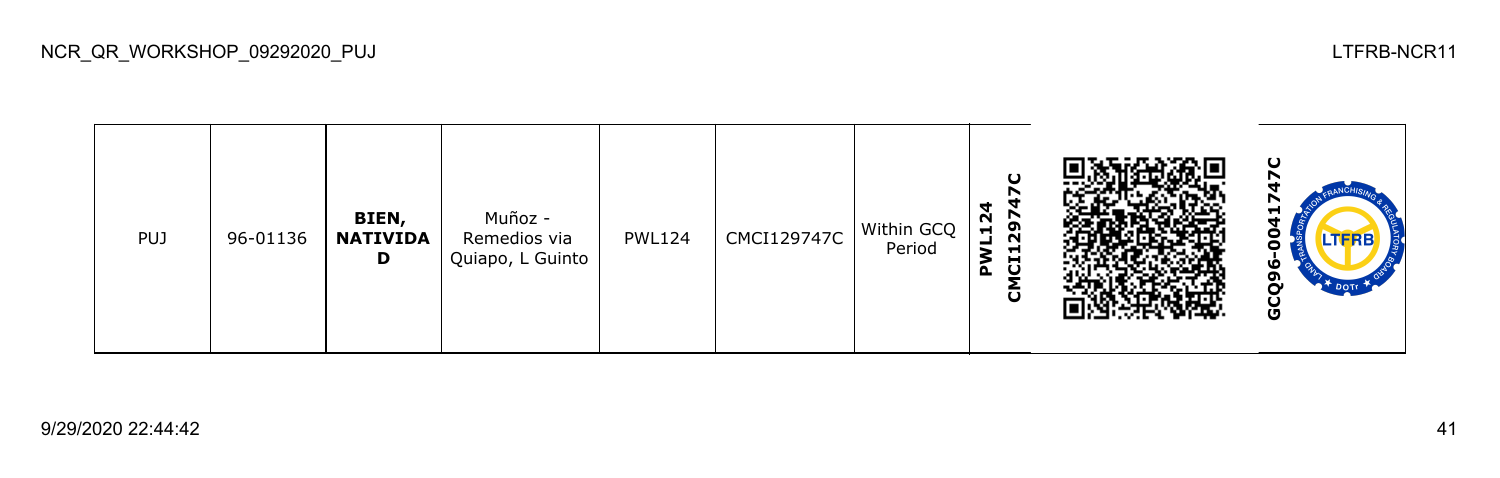| <b>PUJ</b> | 97-08325 | UMIPIG,<br>MELOTICIA<br>G. | Muñoz -<br>Remedios via<br>Quiapo, L Guinto | <b>PXM959</b> | CMCI137539C | Within GCQ<br>Period | ပ<br>໑<br>3753<br><b>PXM959</b><br>$\overline{d}$<br>ō |  | ပ<br>က္က<br>N<br>┓<br>o<br>LTFRB<br>o<br>თ<br><b>DOTE</b><br>o<br>မ္ပ |
|------------|----------|----------------------------|---------------------------------------------|---------------|-------------|----------------------|--------------------------------------------------------|--|-----------------------------------------------------------------------|
|------------|----------|----------------------------|---------------------------------------------|---------------|-------------|----------------------|--------------------------------------------------------|--|-----------------------------------------------------------------------|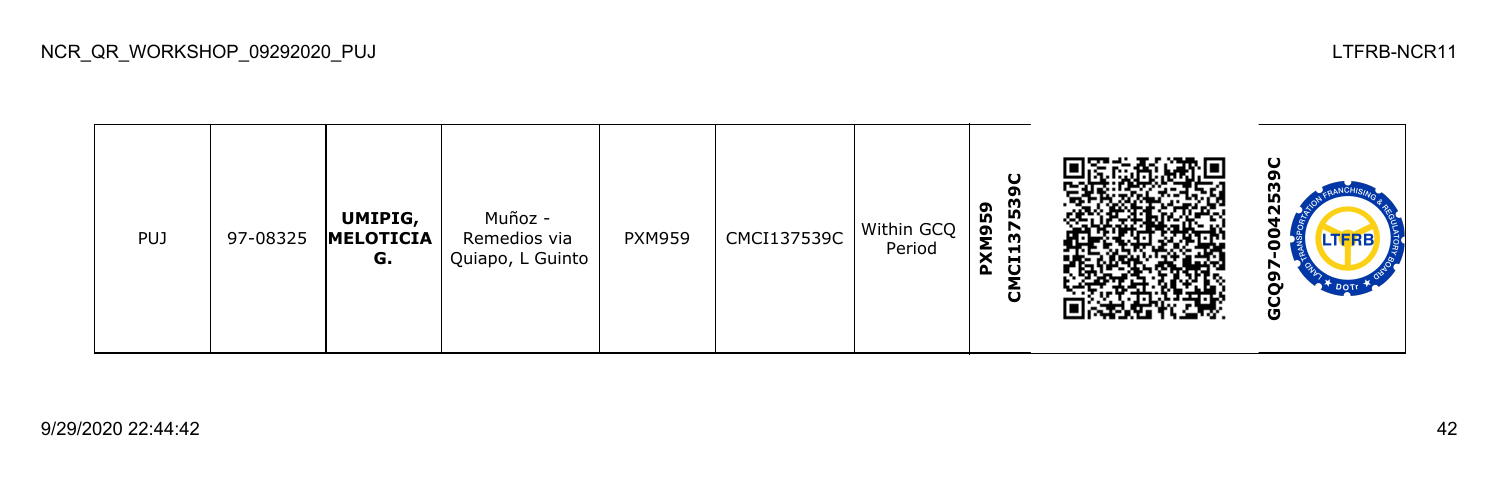